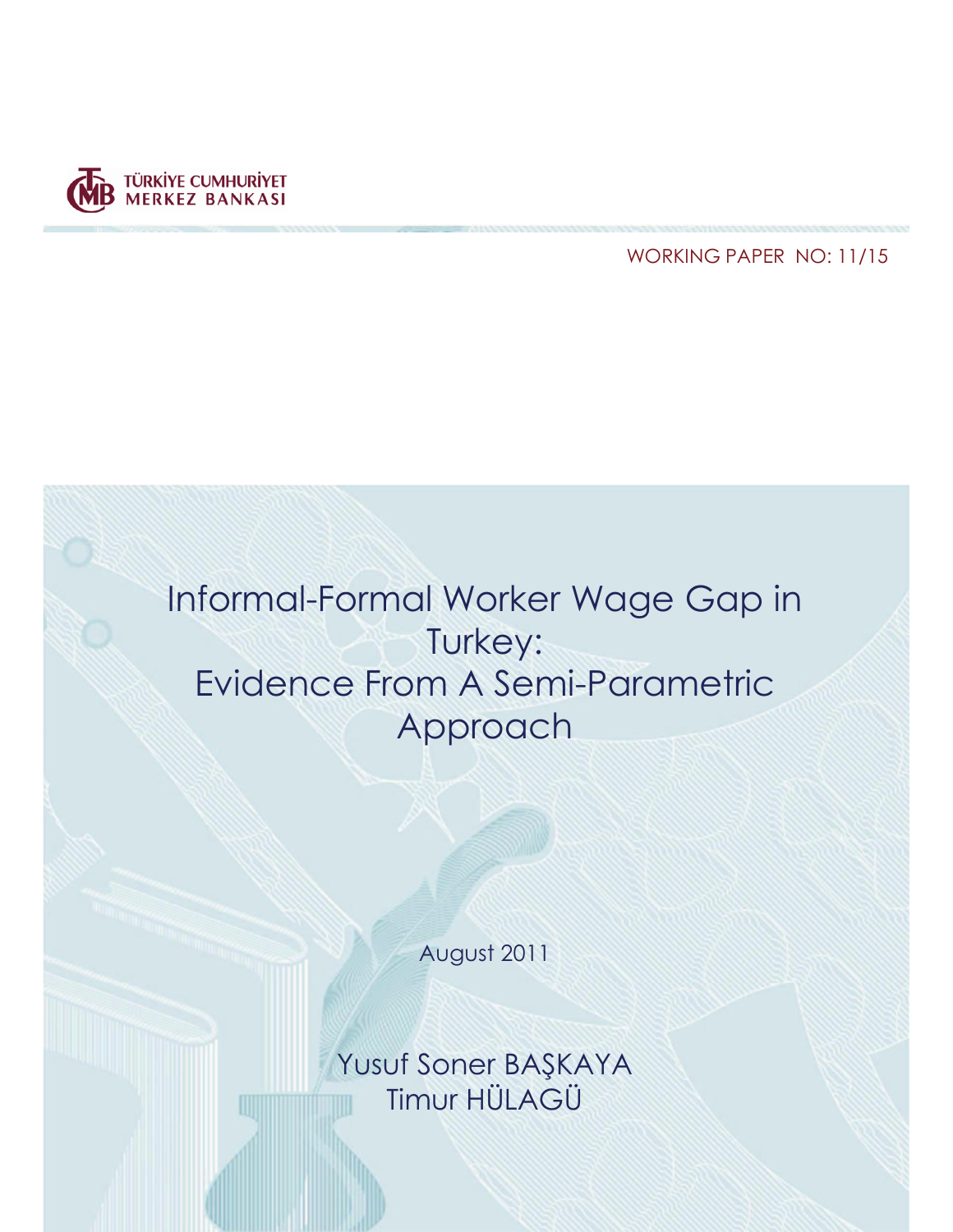© Central Bank of the Republic of Turkey 2011

Address: Central Bank of the Republic of Turkey Head Office Research and Monetary Policy Department İstiklal Caddesi No: 10 Ulus, 06100 Ankara, Turkey

> Phone: +90 312 507 54 02

Facsimile: +90 312 507 57 33

> The views expressed in this working paper are those of the author(s) and do not necessarily represent the official views of the Central Bank of the Republic of Turkey. The Working Paper Series are externally refereed. The refereeing process is managed by the Research and Monetary Policy Department.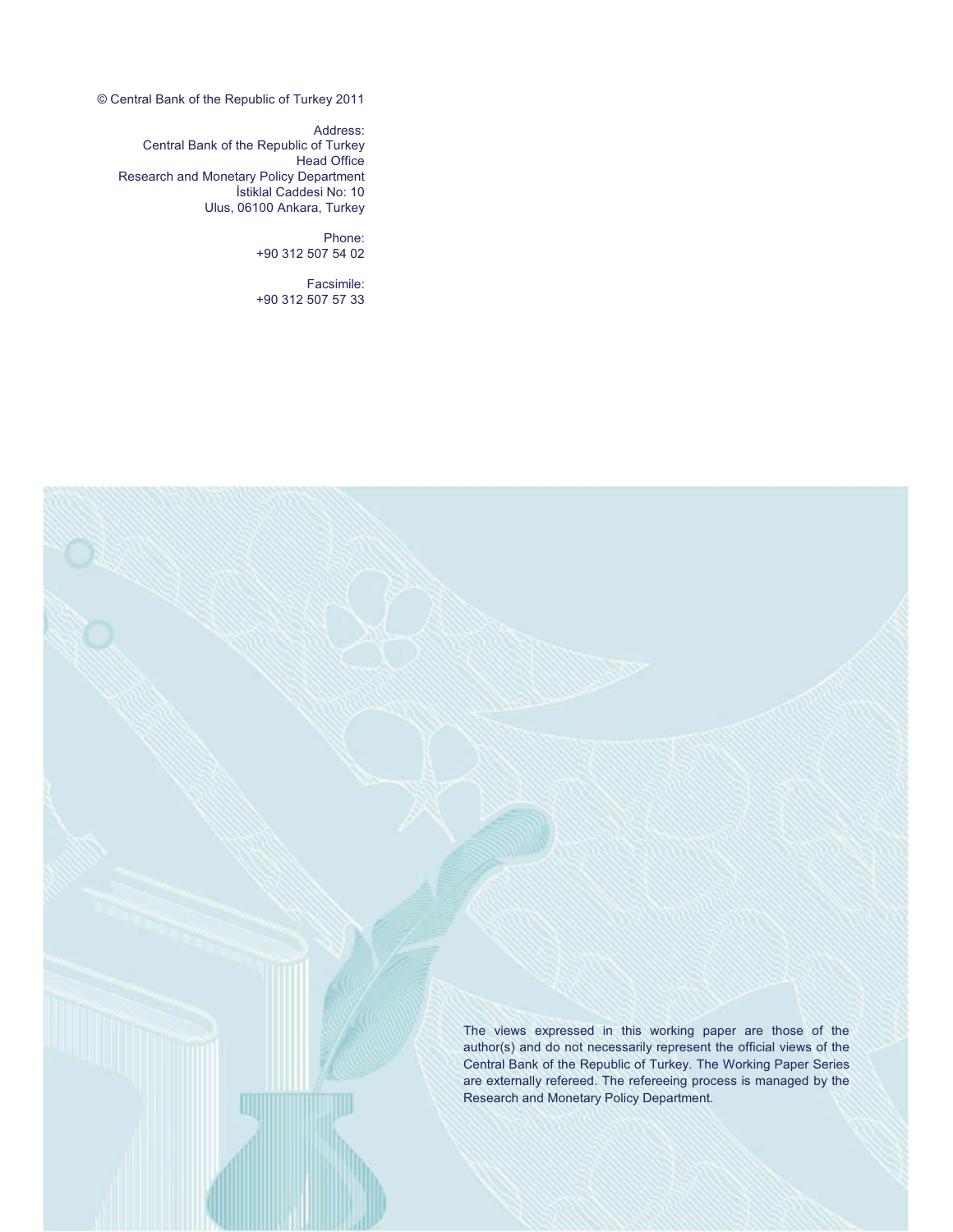### Informal-Formal Worker Wage Gap in Turkey: Evidence From A Semi-Parametric Approach

Yusuf Soner Baskaya Timur Hulagu<sup>1</sup>

August 2011

#### Abstract

Using individual level data from Turkstat Household Labor Force Survey for 2005-2009 period, we analyze whether there is a wage gap between formal and informal workers with comparable observable characteristics, where the formality of employment is defined with respect to individuals' registry status to compulsory Social Security System. We find that both standard Mincerian regressions and the propensity score matching exercises indicate a sizable formal employment wage premium in Turkey. This contrasts with earlier studies stating that findings on wage gap between formal and informal workers is not robust to estimation methodology. However, we find that the estimation methodology matters for the relative size of formal employment wage premium across demographic groups: While Mincerian regressions give similar estimates for formalinformal wage gap across males and females or old and young workers, the propensity score matching suggest that earning inequality due to differences in formality status is higher among females and young workers.

Keywords: Formal/Informal Employment, Formal Employment Wage Premium, Propensity Score Matching. JEL classification: C14; J30; J42; J60; O17

<sup>1</sup>Research and Monetary Policy Department, Central Bank of Turkey, Ankara, 06100, Turkey. e-mail: soner.baskaya@tcmb.gov.tr, timur.hulagu@tcmb.gov.tr. We thank Badi H. Baltagi, Murat Kirdar, Semih Tumen, Murat Ungor and Cihan Yalcin for helpful comments and suggestions. We also thank participants at the Central Bank of Turkey seminar, European Regional Science Association Annual Conference and the EconAnadolu Conference in Eskisehir, Turkey. The views expressed in this paper are those of authors and do not necessarily reflect the official views of the Central Bank of Turkey.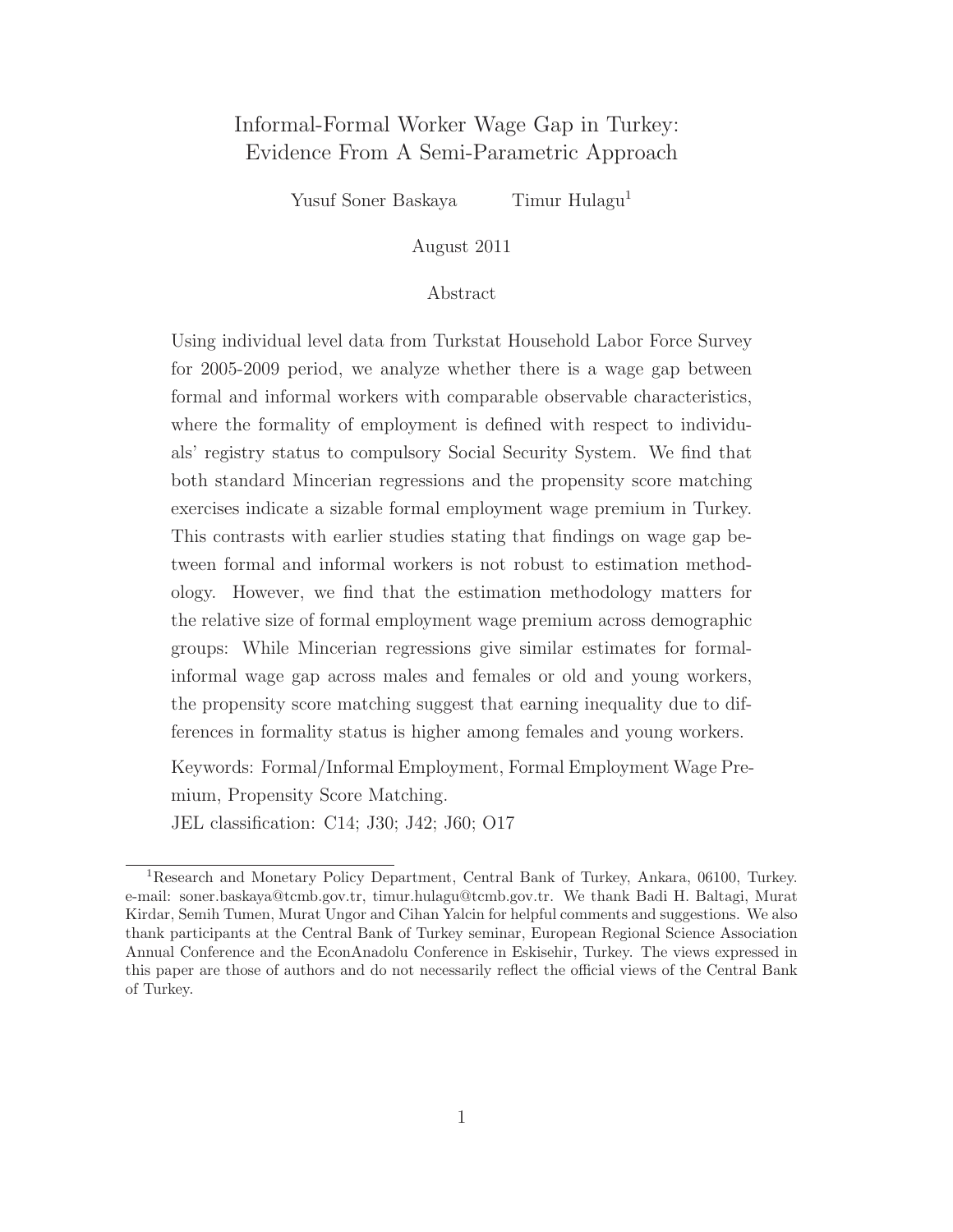### 1 Introduction

One of the distinctive characteristics of labor markets in developing countries is the mass number of workers with informal employment contracts. For example, according to OECD (2009), informal employment constitutes to an average of 57 percent of total employment across countries in Latin America while that rises to 70 percent for countries in South and Southeast Asia.<sup>2</sup> As stated by Freeman  $(2007)$ , the persistence of large informal sectors in developing countries puts a premium on increasing our knowledge of how informal labor markets work, which may also be crucial for designing institutions and policies to deliver social benefits to workers in those markets.

A particular question emerging from the coexistence of workers with formal and informal employment contracts in developing countries is whether the markets for these workers are segmented from each other. Dualistic labor market theory, starting with the seminal work of Lewis (1954), states that labor markets in developing markets may be segmented such that both pecuniary and non-pecuniary benefits received by informal workers can be inferior to those received by formal workers with similar characteristics. According to this view, workers involuntarily choose informal employment because of barriers to find a formal job. In particular, workers who enter the informal market are those who are rationed out of the formal sector due to wages above market-clearing level (Harris and Todaro, 1970 and Stiglitz, 1976). In other words, workers with no access to formal jobs may have limited options, as a result of which they accept jobs with lower wages, worse working conditions and/or without access to social security coverage (see for example, Mazumdar, 1976). As a result, dualistic theory predicts that possible entry barriers to formal jobs may lead to a wage gap between formal and informal workers who have comparable characteristics. Competitive labor market theory, on the other hand, predicts that there are no barriers to entry into formal jobs and workers choose informal employment voluntarily (Amaral and Quintin, 2006).

However, empirical studies on this issue do not provide a clear evidence on which explanation is more relevant for developing countries. Studies by Mazumdar (1981) for Malaysia, Roberts (1989) for Mexico, Pradhan and Van Soest (1995) for Bolivia, Tansel (1999) for Turkey and Gong and Van Soest (2001) for Mexico provide empirical evidence for the existence of segmented labor markets in various developing

<sup>2</sup>Data in OECD (2009) are based on ILO LABORSTA database and ILO Global Employment Trends Report, 2009.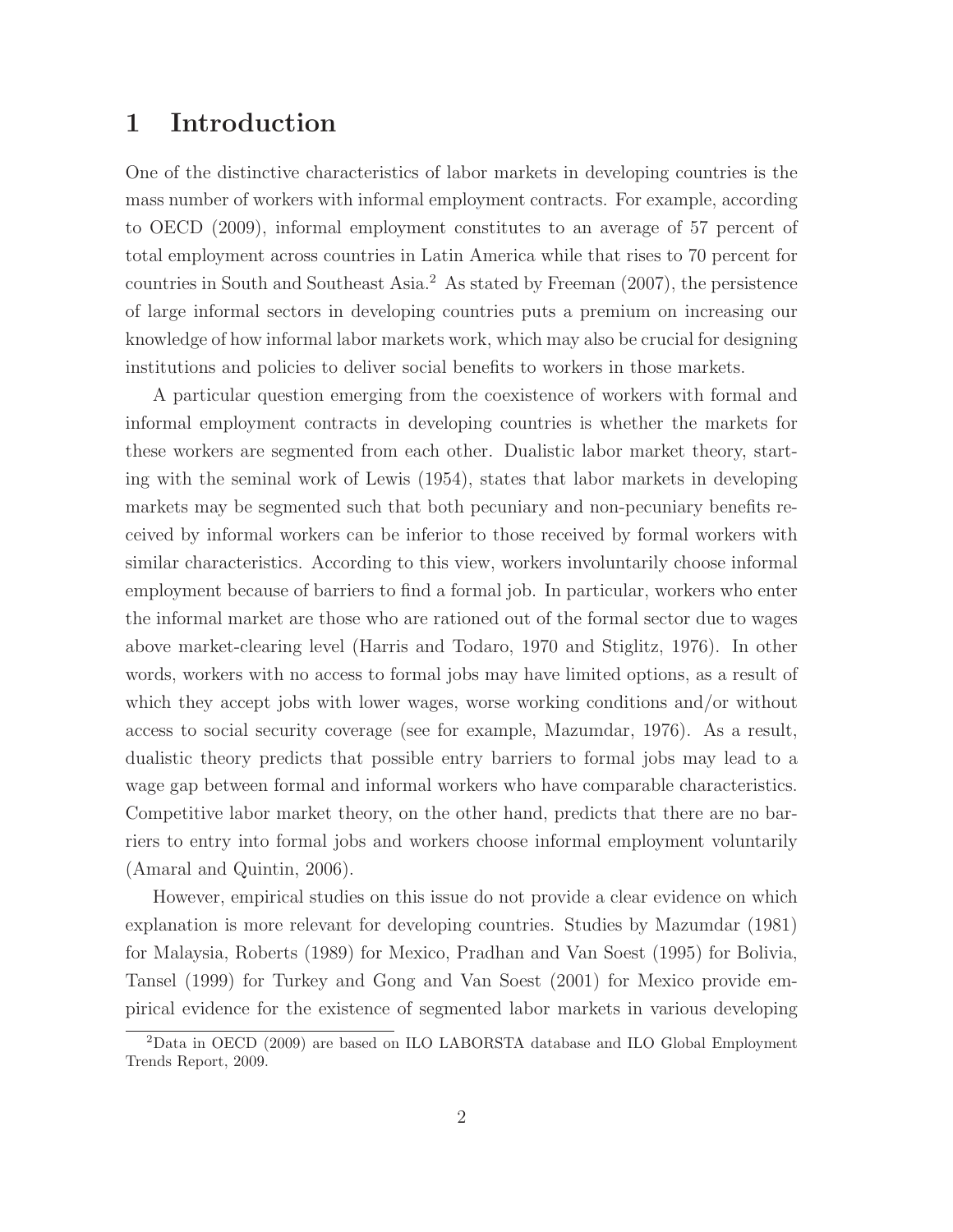countries. In contrast, using Colombian data, Magnac (1991) argues that even when one restricts attention to demographic groups who would presumably be more likely to face segmented labor markets, the competitive labor markets hypothesis cannot be rejected. With Panamanian data, Heckman and Hotz (1986) state that empirical results regarding to the existence of the segmented labor markets are sensitive to the specification of wage equation. In particular, they argue that OLS estimates of the standard wage equations would be biased and inconsistent, if the individuals may select sectors on the basis of observed and unobserved characteristics that are related with earnings. In a similar fashion, using Mexican data, Maloney (1999) argues that much of the informal employment is a result of voluntary selection by workers, and the immobility between sectors, which is one of the central predictions of the segmentation hypothesis, cannot be supported by data. In a more recent empirical study, Fiess et al. (2010), analyze data from Argentina, Brazil, Colombia and Mexico. Their empirical findings indicate both countercyclical and procyclical behavior of informal employment, which provide supporting and contrasting evidence with the segmented labor markets hypothesis.

A particular critique on studies utilizing standard wage equations in order to test segmented labor market hypothesis is that they rely on strong parametric assumptions and are potentially vulnerable to misspecification problems. In particular, they assume that formal and informal workers would have the same specification for their earnings functions. Such an approach may be inappropriate especially when the distributions of individual characteristics differ across formal and informal workers.

In this study, we analyze the formal employment wage premium in Turkey both by using standard Mincerian wage regressions and alternatively with semiparametric techniques, which do not require strong parametric assumptions on forms of earning functions and can give sensible estimates for formal-informal worker wage gap even when the distribution of individual characteristics differs across these groups.<sup>3</sup> A particular technique suitable for our analysis is the propensity score matching (PSM) (Rosenbaum and Rubin, 1983, 1984). PSM has a number of advantages over the parametric techniques. For example, PSM does not require a linear functional form

<sup>&</sup>lt;sup>3</sup>It is worth noting that the earlier studies by Tansel (1999) and Taymaz (2009) have also analyzed the wage gap between formal and informal workers in Turkey and found that there are significant earning differences between these two groups. However, our study differs from them in terms of employing matching estimators to estimate the wage gap between the formal and informal workers who have similar characteristics measured in terms of probability of being a formal worker conditional on their observed demographic and job-related characteristics.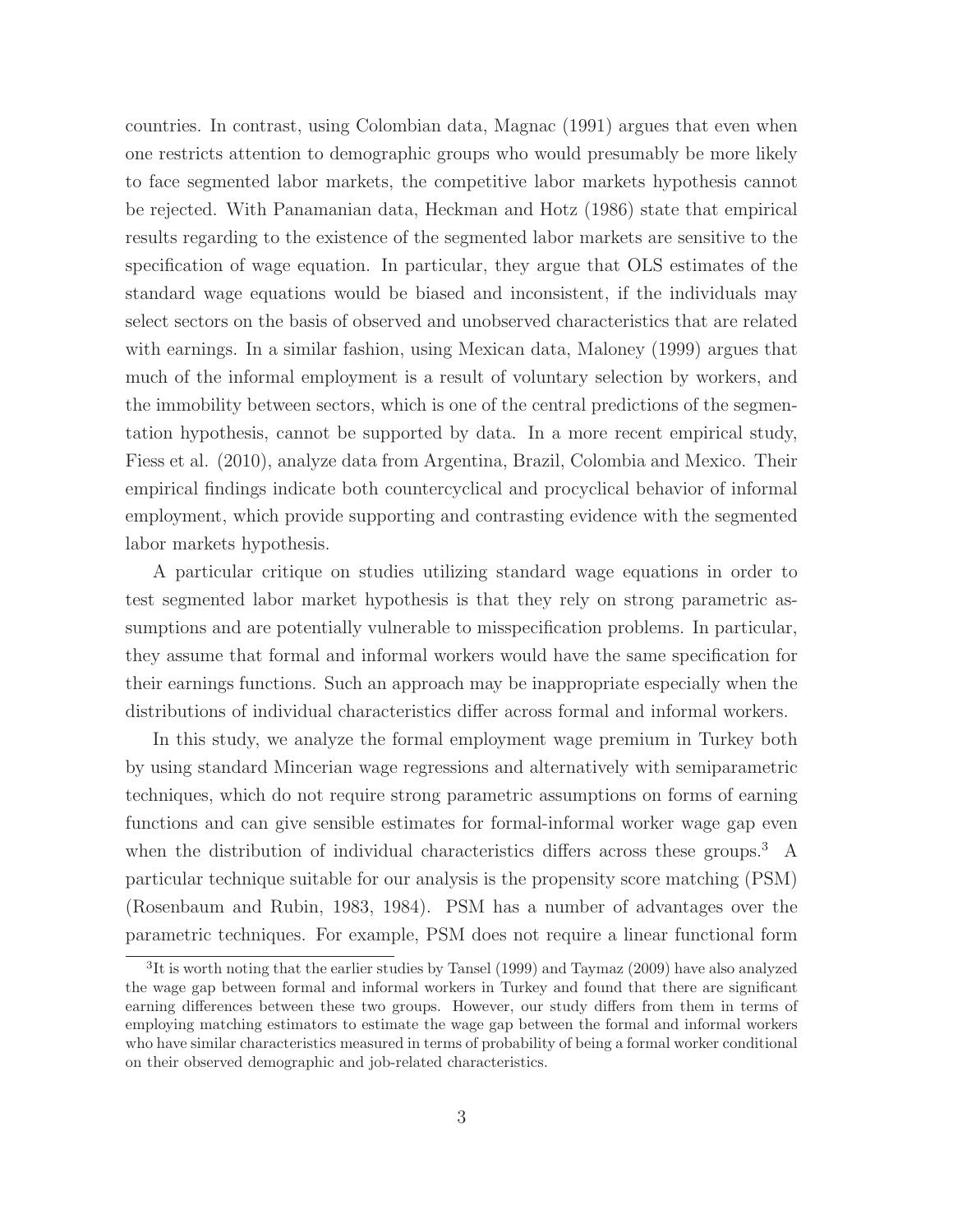for the outcome equation. It also allows for heterogeneity of formal-informal wage gap among comparable workers at different points of the distribution of observed characteristics. Finally, while parametric methods may give biased estimates as they use observations outside the common support of the individual characteristic distributions of formal and informal workers, PSM provides the wage outcomes of formal and informal workers only with comparable observed characteristics (Heckman, Ichimura, Smith and Todd 1998).

PSM has recently been used by Pratap and Quintin (2006) along with standard wage regressions for the analysis of the formal-informal wage gap in Argentina. In their analysis, they find evidence for large and significant formal-informal wage gaps with parametric methods. In contrast, their PSM estimates indicate small and insignificant wage gaps. In other words, formal-informal wage gap for Argentina is not robust to the use of semi-parametric techniques, which have more plausible features than wage regressions for this problem. This result can also be regarded as suggestive evidence that the earlier findings in favor of dual labor markets in developing countries may be an artifact of utilization of inappropriate estimation techniques.

Our main results are as follows: In line with most studies, standard Mincerian wage regressions suggest that formal workers earn more than informal workers in Turkey by around 16-20 percent, conditional on workers' observed individual characteristics. On the other hand, in contrast with earlier studies arguing that the evidence on formal employment wage premium is not robust to the use of semi parametric techniques, we find large and sizeable wage gaps between formal and informal workers in Turkey also with PSM. For example, formal-informal worker wage gaps observed within each year in our sample period varies between 10 percent and 23 percent. Finally, we analyze the formal employment wage premium by gender and age groups. While standard wage regressions show that the wage gap between formal and informal workers is 19.5 percent both for females and males, the PSM estimates for males and females are 14 percent and 22 percent, respectively. For the age groups, we also find a parallel finding in the sense that the parametric techniques conceal the heterogeneity in formal-informal wage gap across age groups, whereas PSM indicates much higher wage inequality among young workers due to differences in formality status.

The rest of the paper is structured as follows. Section 2 briefly introduces the data. In section 3, we present our results on formal-informal wage gap obtained with the standard Mincerian wage regressions. Section 4 presents the propensity score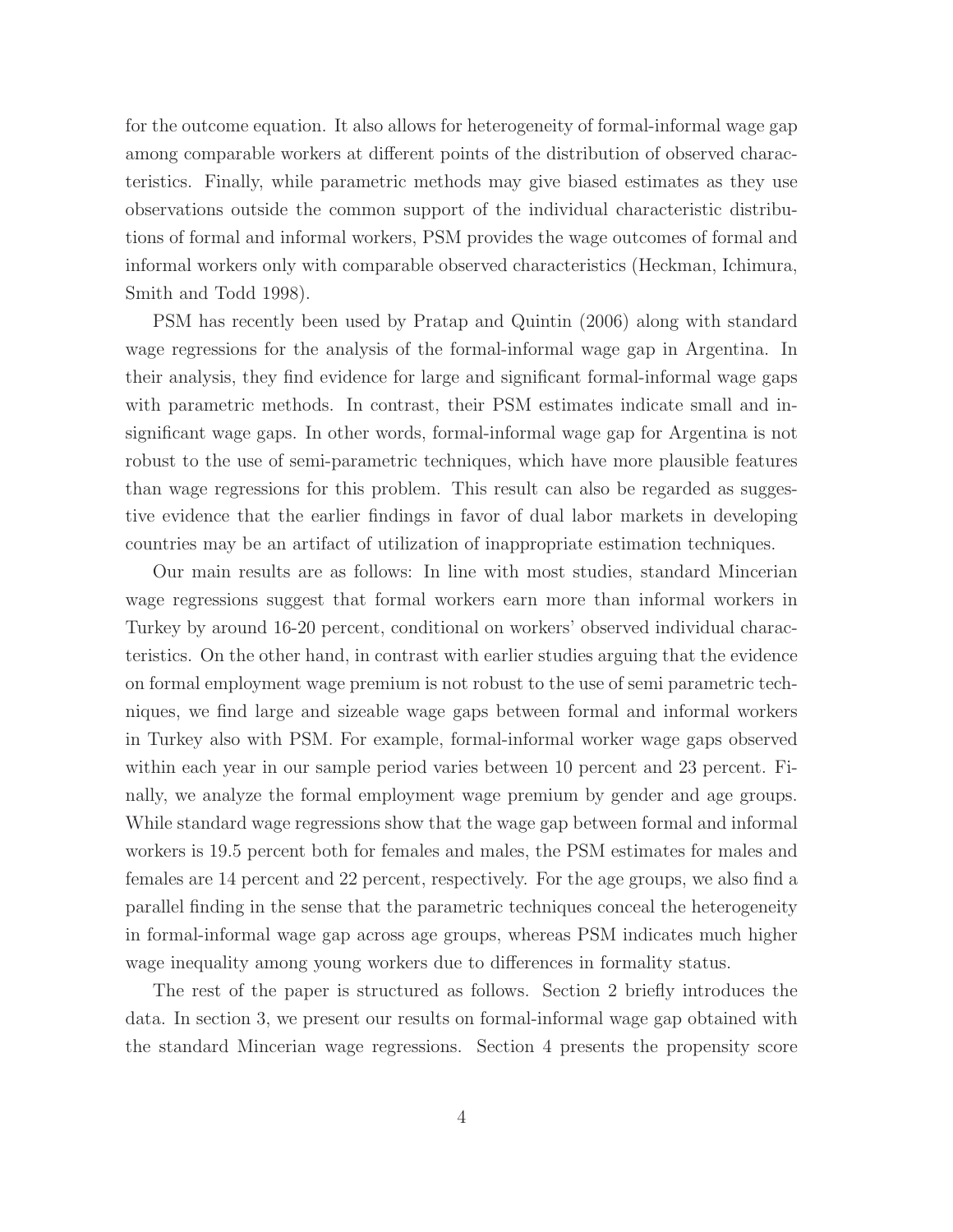matching results for formal-informal wage gaps within entire sample as well as within gender and age categories. Section 5 concludes the paper.

## 2 Data

The dataset used in this study is taken from annual individual data releases of the Turkstat Household Labor Force Survey (THLFS) for the 2005-2009 period.<sup>4</sup> As we are interested in how hourly wages of individuals differ across formal and informal workers, we exclude unpaid family workers, self-employed individuals and individuals stated as employers in the survey from the sample.<sup>5</sup> Also, due to possible measurement problems about earnings, individuals younger than 15 years of age are also excluded from the sample. Finally, following OECD (2009), we focus on workers employment in non-agriculture sector, due to potential difficulties in distinguishing between formal and informal employment in agriculture sector.<sup>6</sup> However, for robustness purposes, we also provide results regarding the whole sample which includes workers in agriculture sector.

A particular information provided by THLFS is whether individuals are registered to the legally mandatory Sosyal Guvenlik Kurumu (i.e. Turkish Social Security Institution, SGK hereafter) at their current job. In this study, we categorize workers who are not registered to SGK as informal workers. Statistical definition of informal employment by the International Labour Organization (ILO) includes not only the informal employees working in formal sector enterprises, but also all workers employed in informal sector enterprises and households producing goods exclusively for their own final use.<sup>7</sup> However, McKinsey Global Institute (2003) states that most of the business in Turkey are registered and formal enterprises but they partially report business revenue and employment. Therefore, we use the alternative definition by OECD (2009), which defines informal employment as whether the individual is

<sup>&</sup>lt;sup>4</sup>All private households living in the territory of the Republic of Turkey are covered by this annual survey. Residents of schools, dormitories, kindergartens, rest homes for elderly persons, special hospitals, military barracks and recreation quarters for officers are not covered by this survey. For more information, see the Turkstat website which is available at www.turkstat.gov.tr .

<sup>&</sup>lt;sup>5</sup>Since our study focuses on the wage differences due to formality status, we exclude the nonwage earners, which constitute employers, self-employed individuals and unpaid family workers, when constructing our final sample. While the overall informality ratio is slightly above 40 percent, it is around 27 percent in the sample of wage and salary earners in 2005-2009 period.

<sup>&</sup>lt;sup>6</sup>See Appendix Table 1 for the sample exclusion rules.

 $7$ See also Freeman (2010).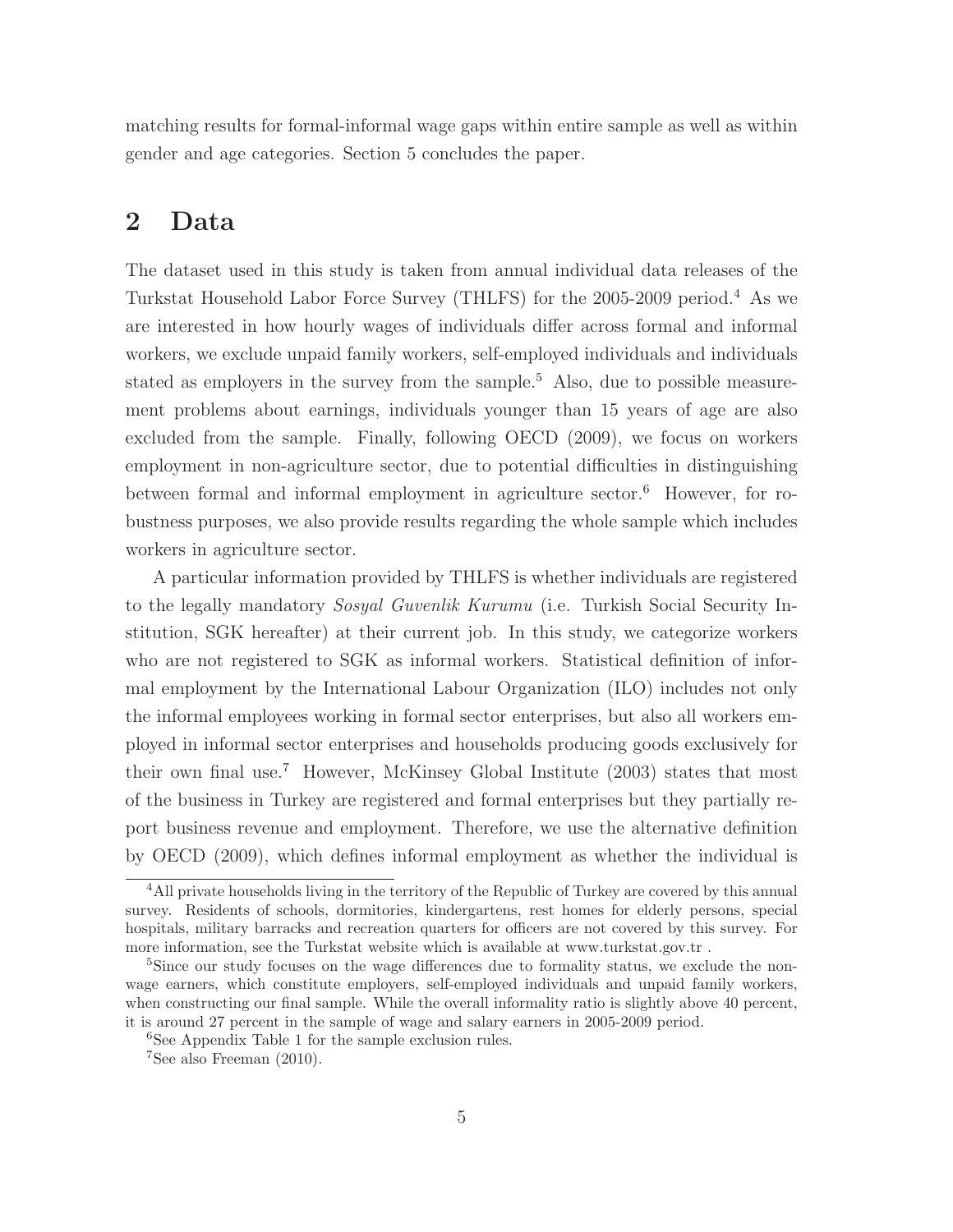covered by the social security system or not. In particular, we categorize a worker as an informal worker if the worker is not registered to SGK at his current job. Our informality definition is also in line with various studies, such as Maloney (2004), Reis et al. (2009), OECD (2009) and Ramos et al. (2010).

Although the THLFS provides individual level data on a wide range of individuals' demographic and job-related characteristics starting from 2002, this study focuses on the post-2005 period, as the absence of data on usual hours worked by individuals in 2002-2004 period makes it impossible to calculate the hourly wages of the individuals. The data on real hourly wages is obtained by dividing monthly nominal after tax cash earnings by total hours worked in the month. It is then deflated by regional price indices into 2008 prices. <sup>8</sup>

## 3 A Simple Mincerian Approach

Following the large body of existing literature, we first provide results obtained with standard regression analysis. In particular, we estimate the following Mincerian wage regression, which takes into account the possibility that determinants of real hourly wages differ across formal and informal workers:

$$
logW_{irt} = \alpha + \beta F_{irt} + X'_{irt}\gamma + \mu_r + \lambda_t + \nu_{irt}
$$
\n(1)

where  $W_{irt}$  is the real hourly wage rate of worker i observed in region r at time t.  $F_{irt}$  is the formality status of the worker as explained above.  $F_{irt}$  takes value 1 if the worker is categorized as formal.  $X_{irt}$  represents the set of measured characteristics of worker *i*,  $\mu_r$  is the region effect,  $\lambda_t$  is the time effect and  $\nu_{irt}$  is the error term. Other variables which are used to control for individual heterogeneity are age, gender, marital status, employment location, years of education, enrollment to a school, years of tenure at the firm, firm size, industry of employment, and occupation, permanency of the job, part-time work, other activity to earn income and employment status in the same month of last year.<sup>9</sup> The main parameter of interest in equation (1) is  $\beta$ , where  $\beta > 0$ implies that formal workers earn higher than informal workers, after controlling for observed individual characteristics.

The second column of Table 4 shows results with all individuals including agricul-

<sup>8</sup>Regional prices and unemployment rates are available on Turkstat website.

<sup>&</sup>lt;sup>9</sup>See Data Appendix for a detailed description of these variables.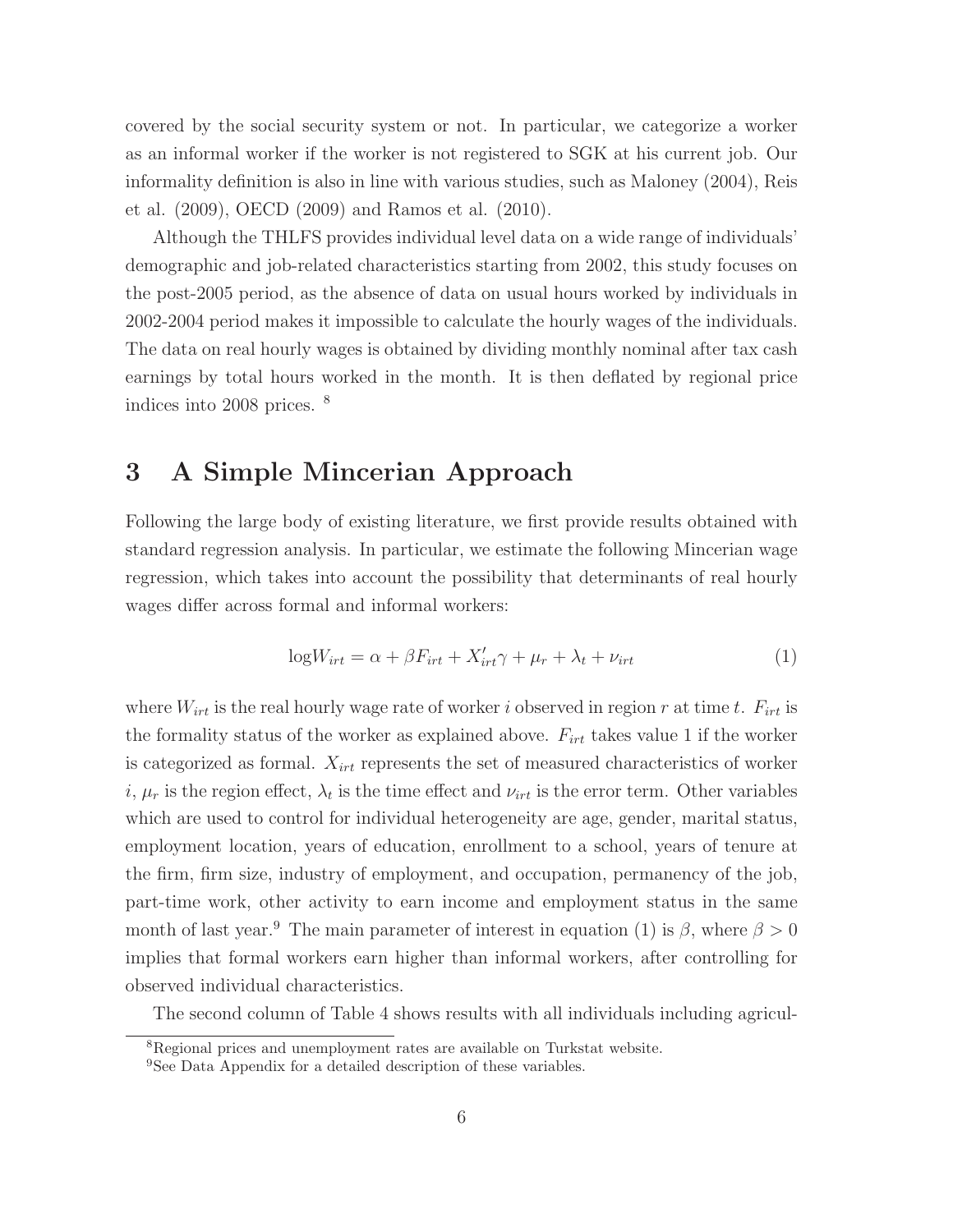ture sector wage workers, for whom the wage difference between formal and informal workers is estimated as 20 percent on average. Alternatively, when we exclude agriculture sector workers from the sample considering the potential problems in measuring wages and informality status in agricultural sector in Turkey, we still find a wage gap around 19.3 percent. In summary, our findings with standard Mincerian regressions indicate that there are sizable hourly wage gap between workers who are registered and unregistered to compulsory social security system in Turkey. It is important to note that these findings are in line with earlier literature. When we consider the regression results by Pratap and Quintin (2006) for Argentina, indicating a formal employment wage premium in 0.23-0.37 range, we can conclude that these estimates are fairly reasonable. On the other hand, we find much smaller estimates for this gap compared to Tansel (1999), who uses Turkstat's 1994 Household Expenditure Survey. In particular, she finds that formal males and females earn 68 percent and 150 percent higher than their informal counterparts. However, it is worth noting that the differences in the time period and the data source between our study and Tansel (1999), as well as the fact that the hourly wages in THLFS is available in post-2005 period, do not allow for us to totally explain the large difference between the estimates in these two studies.

# 4 Semi-Parametric Methods

### 4.1 Estimation Strategy

Although the preceding section provides support for the existence of segmented labor markets in Turkey, the major concern about the methodology used is the possible misspecification problem due to disregarding the possible differences across earnings functions of the workers in these categories. For example, possible differences in the distribution of observed characteristics of the formal and informal workers may lead to biases for the estimates in the preceding section. Moreover, as recently been shown by Pratap and Quintin (2006) for Argentina, results on the existence of formal-informal worker wage gaps may depend on the estimation technique.

Considering these potential problems in parametric approaches, we estimate the formal-informal wage gap with Propensity Score Matching. PSM is a two-step estimation procedure where the first step involves predicting the probability of being a formal worker (called "propensity scores") using a probit regression while in the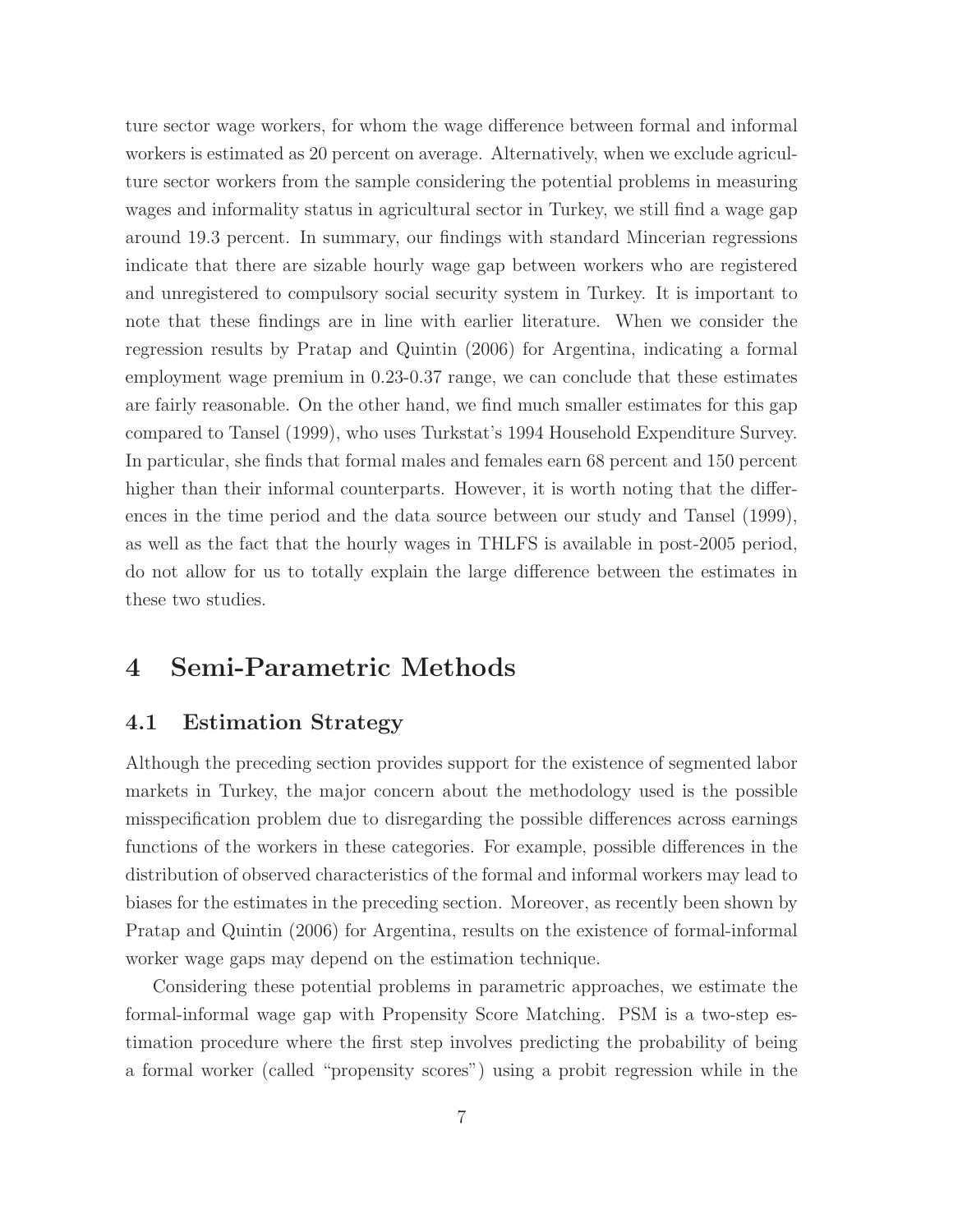second step, wages of workers with similar propensity scores are compared with each other. By assessing the wage gap for workers who are very similar to each other in terms of observational characteristics but different with respect to their formality status, PSM provides more reliable results on the wage gap compared to the results obtained with standard wage regressions. In particular, PSM attempts to control for the confounding effects of covariates, which complicates the identification of whether the formal employment wage premium is due to differences in the exposure to the formality status or due to having different observed characteristics across formal and informal workers. The conformance of PSM for this analysis can be seen in Table 2, which shows important differences between formal and informal workers in terms of observed characteristics related to their earnings. For example, there is a considerable difference in terms of education level, job tenure or the ages of formal and informal workers, raising concerns about the suitability of standard wage regressions for the estimation of formal-informal worker wage gap. Another advantage of this approach is that it does not rely on a particular functional form for earnings. Therefore, PSM allows us to get estimates which are not subject to any potential bias due to the possibility of having different specifications in earning functions of formal and informal workers. Finally, PSM is particularly useful when there is potentially a large set of observed characteristics which are correlated with both formality status and wages. That's why, obtaining propensity scores for individuals conditional on their observed characteristics and matching them on the basis of these scores reduce the dimensionality of the matching.

Formally, following LaLonde (1986) and Heckman et al. (1999), we estimate the formal wage gap as the average effect of treatment on the treated (ATT):

$$
\beta = E(w^F | X, Formality = 1) - E(w^I | X, Formality = 1)
$$
\n<sup>(2)</sup>

where X is the observable characteristics as defined above while  $w^F$  and  $w^I$  are the formal and informal real hourly wage rates, respectively. However, there is an important practical problem for estimating  $\beta$  due to the fact that only one of the wages are observed for each individual. In other words, the unobservability of the counterfactual for a formal worker, i.e. the wage level that would prevail if the individual was working as an informal worker, generates a missing data problem. This impedes estimating the second term on the right hand side of (2).

A particular approach that one can follow to estimate  $\beta$  is to use the matching es-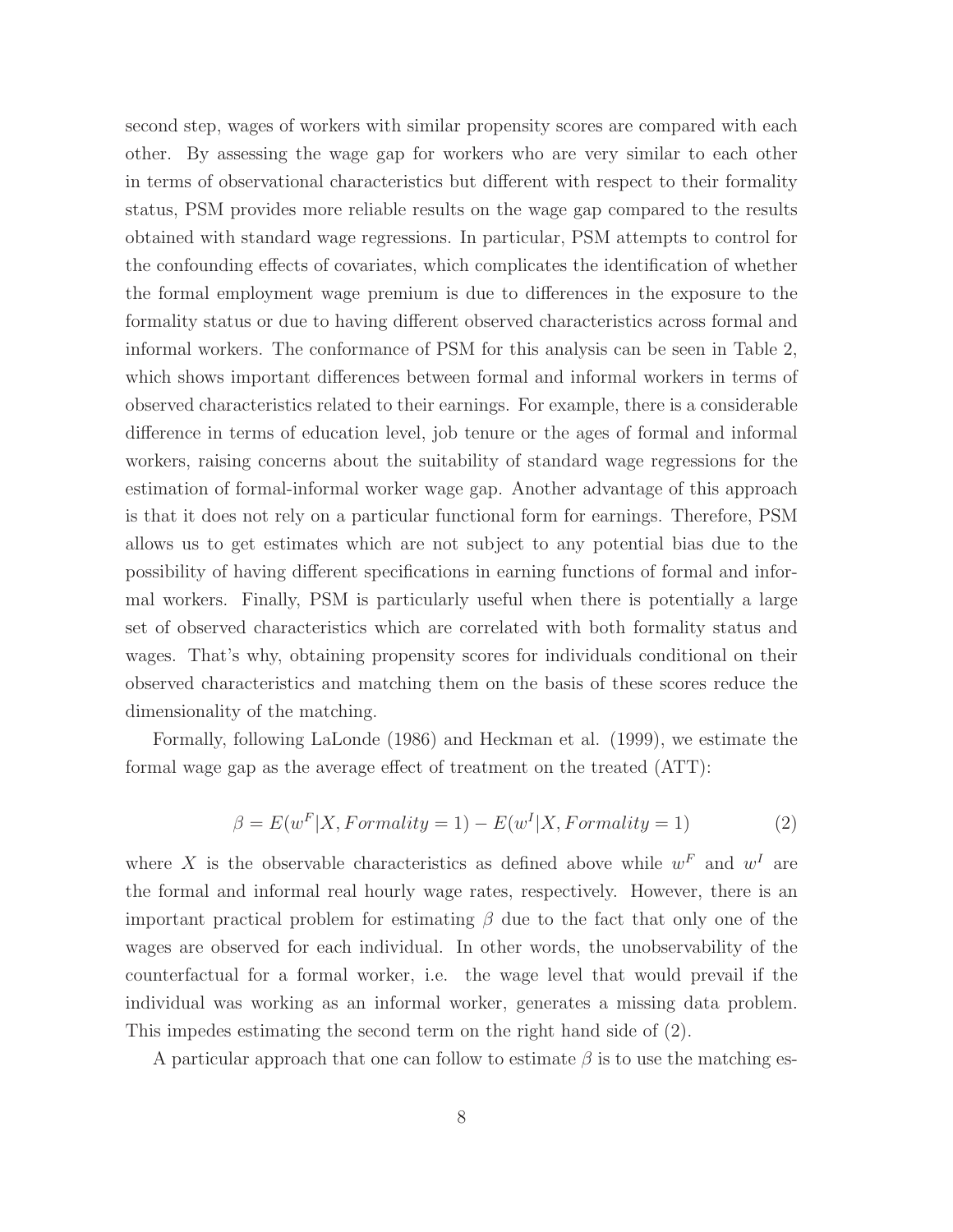timator. Following Rosenbaum and Rubin (1983, 1984), the conditional independence that we need to estimate  $\beta$  can be written as:

$$
w^F, w^I \perp Formality | X. \tag{3}
$$

The conditional independence assumption suggests that the actual wage  $w<sup>F</sup>$  and the potential wage  $w<sup>I</sup>$  is randomly assigned and independent of the formality status, conditional on the observed characteristics denoted by  $X$ . Then, we can write the estimator as:

$$
\beta = E(w^F|X, Formality = 1) - E(w^I|X, Formality = 0). \tag{4}
$$

Now, we have two measurable expectations on the right hand side that will allow us to obtain a plausible estimate. In practice, the matching estimator for the wage gap between formal and informal workers, denoted by  $\beta^{m}$ , can be estimated by:

$$
\beta^m = \frac{1}{N} \sum_{i \in F} \left( w_i^F - \sum_{j \in I} \eta_{ij} w_j^I \right) \tag{5}
$$

where  $\eta_{ij}$  is the weight of informal worker j for comparison with formal worker i and N is the number of formal workers in the sample.

A particular practical issue that deserves attention is the choice of the weights  $\eta_{ij}$ , which can be regarded as a measure of "similarity" across individuals on the basis of propensity scores. For this, we utilize the most commonly used two approaches, namely the caliper matching and the nearest neighbor matching.<sup>10</sup> In the caliper matching method, an individual i with the propensity score  $p_i$  is only matched with an individual j with the propensity score  $p_j$  if  $|p_i - p_j| < \delta$ , where  $\delta$  is the maximum distance between the propensity scores of two different individuals who are matched with each other. In this respect,  $\delta$  can be viewed as the parameter governing the tightness of the matches. Therefore, the caliper matching technique involves the use

 $10$ See Caliendo and Kopeinig (2005) for a comprehensive discussion on the implementation of PSM and various matching algorithms.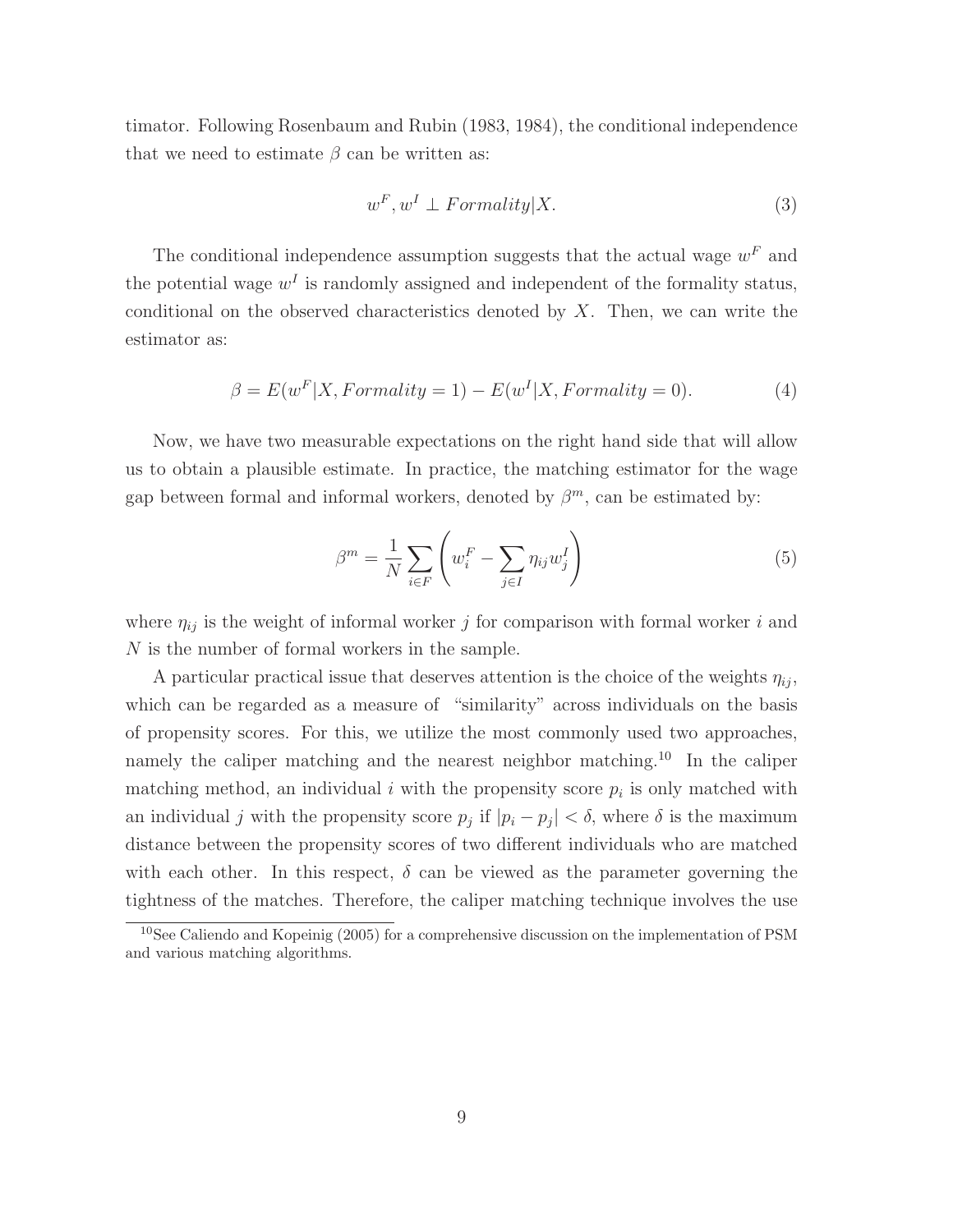of the following weights:

$$
\eta_{ij} = \begin{cases}\n0 & \text{if } |p_i - p_j| > \delta \\
\frac{\frac{1}{|p_i - p_j|}}{\sum_{\{i,j: |p_i - p_j| \le \delta\}} \frac{1}{|p_i - p_j|}} & \text{otherwise.} \n\end{cases}
$$
\n(6)

This definition of weights  $\eta_{ij}$  means that an individual is matched with individuals whom propensity scores are close enough, and those matches are weighted disproportionately to their distances to that propensity score of individual. The maximum distance  $\delta$  is chosen to be 10<sup>-4</sup> as in Pratap and Quintin (2006), who also uses similar techniques to estimate wage gap between formal and informal workers in Argentina.<sup>11</sup>

In order to check the sensitivity of our results to use of different matching algorithms, we alternatively use the nearest neighbor matching, where wage of each formal worker is compared to that of informal workers with the  $n$  closest propensity scores. For the choice of n, we take  $n = 1$  for the baseline and check the robustness of our results to use of  $n = 2$  and  $n = 5$ .

However, a particular caveat that deserves attention is that the matching estimator may still fail to deliver an unbiased estimate for the wage premium arising from the differences in formality status of the individuals. This is particularly the case if the formality status is determined not only by observed characteristics  $X$ , but also by unobserved differences across individuals. Since such unobserved factors cannot be included in the estimation of the propensity score, conditional independence assumption may be violated, as a result of which PSM may not fully eliminate all biases that would be observed in parametric estimators, such as those based on standard wage equations.

### 4.2 Empirical Results

#### 4.2.1 Determinants of Formality Status

Before presenting the results concerning the formal-informal worker wage gap, one may be interested in individual characteristics correlated with formality status in

<sup>&</sup>lt;sup>11</sup>There is a trade-off in choosing the distance parameter  $\delta$ . For smaller values, there are more instances where no control observations exist in  $\delta$  neighborhood. For larger values, less precision in matching is achieved. However, our results are robust when we choose  $\delta = 10^{-3}$ .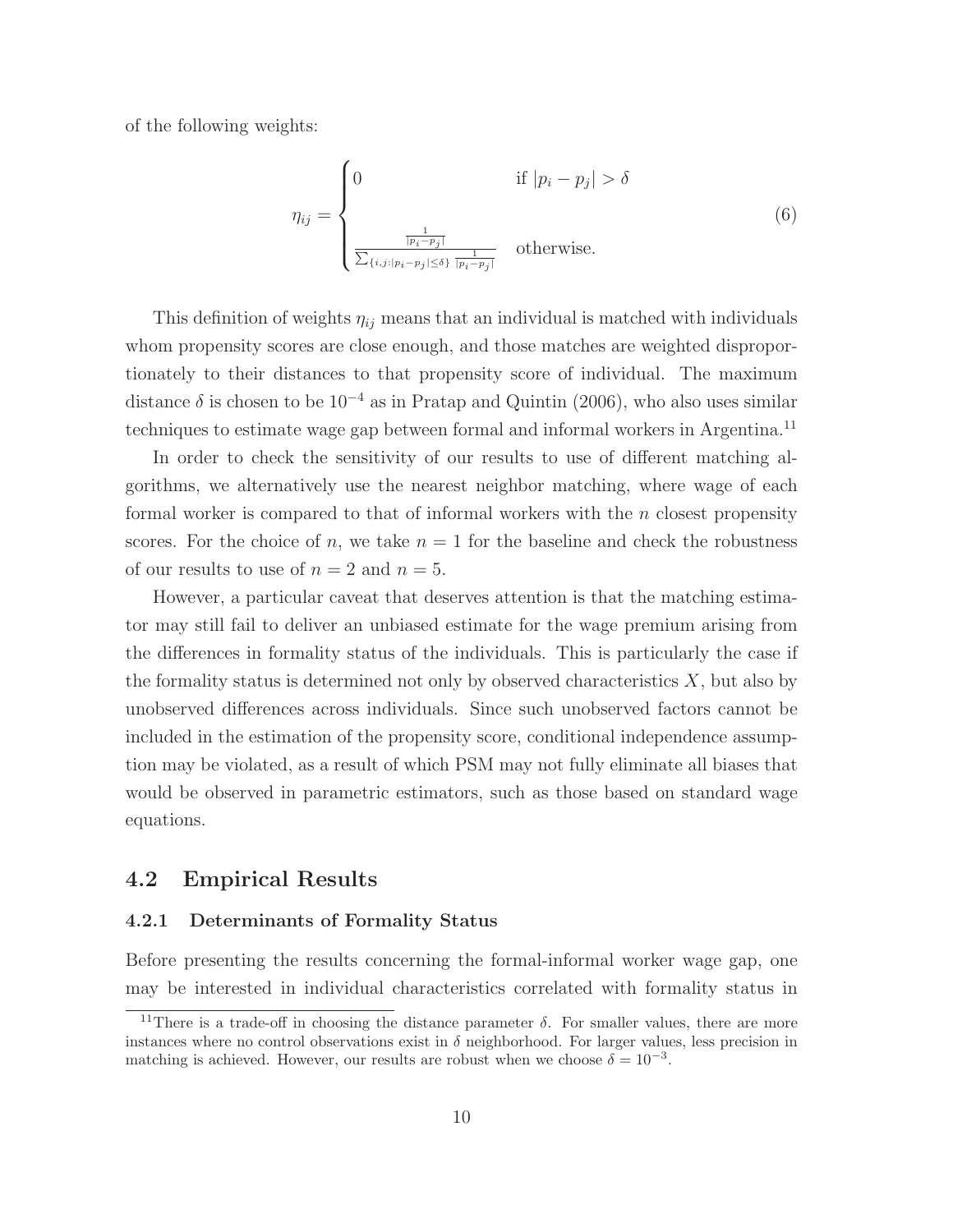Turkey. For obtaining the propensity scores, we estimate a probit regression, where the dependent variable takes value of 1 for workers registered to the social security system and zero otherwise. The potential determinants of the formality status involves age, gender, job tenure, marital status, size of the firm where individuals are working, education level, occupation and industry of employment.

Table 5 presents the probit marginal effects for determinants of the formality status by each year in our sample. These results are mostly in line with our expectations. In particular, we find that probability of being a formal worker increases monotonically with education level. For example, considering the results for 2005, we observe that an individual without a primary school degree is 11 percent less likely to be a formal employee than a primary school graduate and 20 percent less likely to be formal employee than an individual with at least university diploma. The probability of being a formal employee increases with both job tenure and age, where the difference in the propensities due to an extra year of job tenure and age decreases with the level of job tenure and ages. These results suggest that workers with a more favorable level of job-related characteristics, such as higher education or experience, are more likely to have more favorable employment contracts than workers with lower skill levels, possibly due to having higher bargaining power with a higher skill level. Males are at least 20 percent more likely to be formal workers than females, conditional on other observed characteristics. While the individuals who are concurrently enrolled to an education institution are more likely to be formal employees, the individuals who simultaneously hold more than one job are in general 3-5 percent less likely to be a formal worker. We also find that married individuals are more likely to be formal workers.

An interesting pattern that we observe is the non-monotonic relationship between firm size and formality status of workers. We find that individuals working in small firms, which correspond to those with at most 9 employees in our data, are least likely to be formal workers. In a similar fashion, individuals working in firms with 10-24 employees are less likely to be a formal worker than those working in larger firms. On the other hand, for firms employing at least 25 workers, we cannot conclude that propensity to be a formal worker is monotonically increasing with firm size. For example, results indicate that individuals employed at firms with 50-249 employees are more likely to be formal than individuals working in firms with at least 250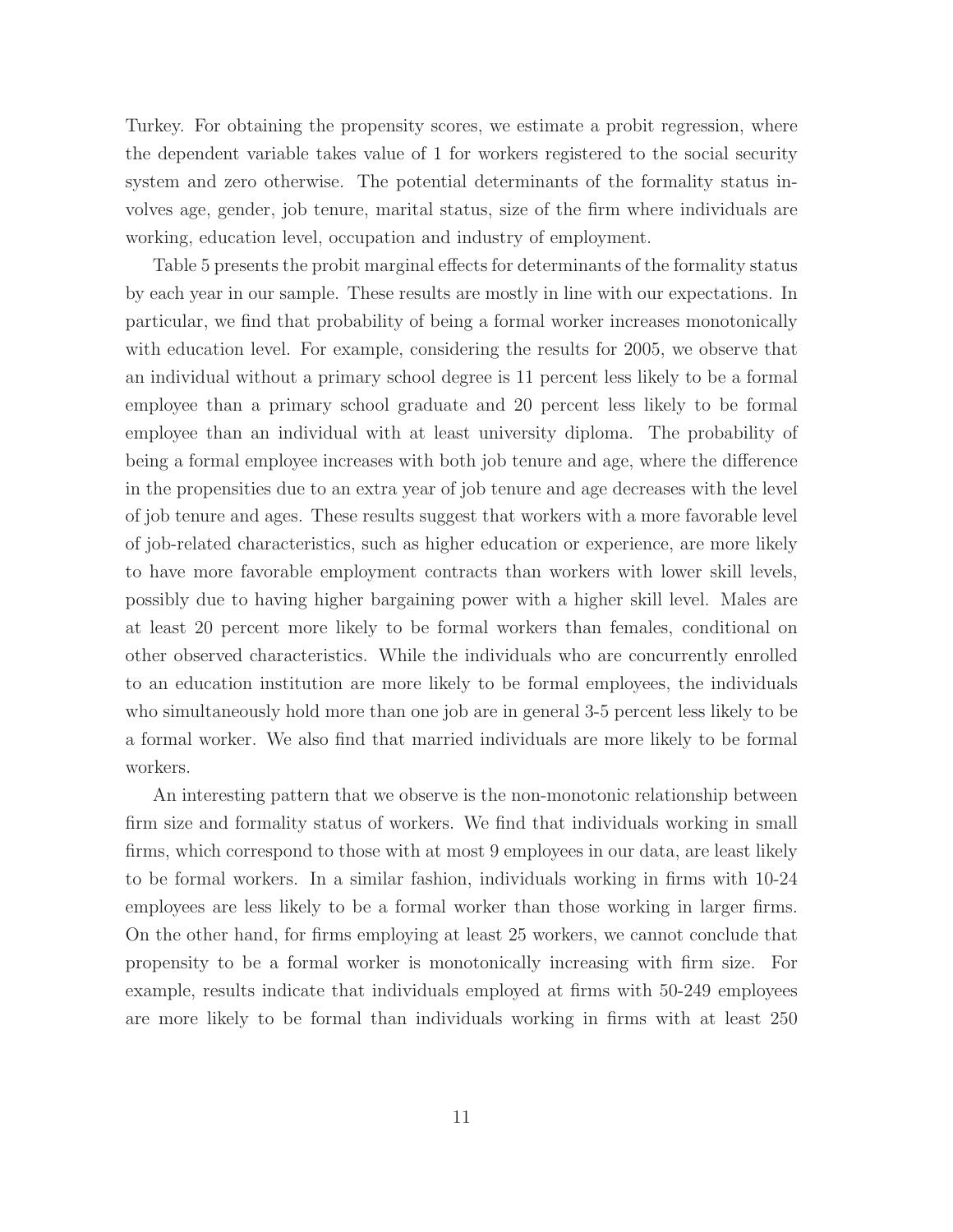employees.<sup>12</sup>

The non-monotonic structure of the relationship between firm size and formality status in Turkey has some methodological implications as well. A particular way of measuring formality status in the existing literature, such as Mazumdar (1976) and Banerjee (1983), is the use of firm size as a formality proxy, based on the observation that there is a positive relationship in general between formality status and firm size. However, as stated by various studies, such as Rauch (1991), Pratap and Quintin (2006) and Badaoui et al. (2010), empirical support for formality wage premium in studies utilizing firm size as formality measure may be due to factors other than formality status. For example, a higher need for efficiency wages in a larger firm may lead to a wage difference that may essentially be unrelated with formality status. Our results indicate that a monotonic relationship between firm size and the formality status may not always be granted, complementing earlier studies in terms of raising concerns on the use of the firm size as a formality status measure.

Figure 1 and Table 6 document the frequency distributions and histograms of propensity scores of formal and informal workers for each year in our sample period. We observe that distributions are very similar across years. As expected, formal workers have higher propensity scores in general compared to informal workers. An important characteristic that needs to be emphasized is that both distributions have a common support which helps us finding a possible match for almost all treated observations.<sup>13</sup>

#### 4.2.2 The PSM Results on Informal-Formal Wage Gap

Tables 7 shows the PSM estimates for the wage gap between formal and informal workers obtained with caliper matching and nearest neighborhood matching. These results suggest significant wage gaps in each year. In particular, the formal-informal wage gap is more than 20 percent for 2005 and 2009 and around 10-15 percent in the remaining years.

We also provide evidence on how formal employment wage premium changes with respect to different categories of individual characteristics. In these exercises, we first

 $12$ In a related manner, Taymaz (2009) finds that the firm size and the formality status of the *firms* in Turkey have a nonmonotonic relationship. In particular, he finds that the informality tendency of the firms in Turkey increases with the firm size (up to 7 employees in manufacturing and 24 employees in services), then decreases.

<sup>&</sup>lt;sup>13</sup>PSM can only identify the effect of formality for workers in the common support (Heckman, Ichimura, Smith and Todd 1998).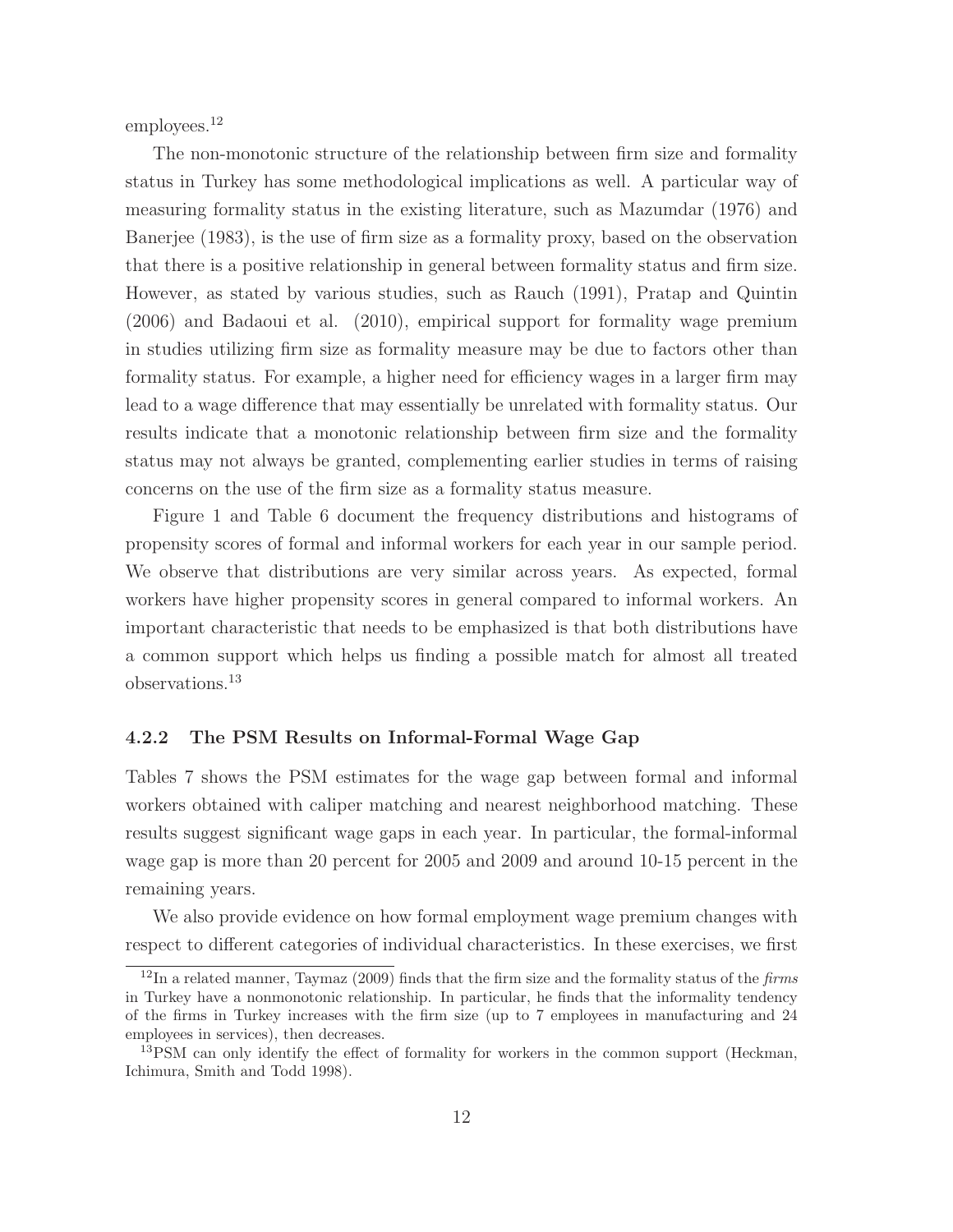divide the individuals into subgroups and then conduct PSM within these groups. First, we analyze the magnitude of formal-informal worker wage gap by gender groups. The second column in Panel A in Table 8 presents results from standard regression techniques obtained separately for males and females. These results indicate that the formal-informal wage gap within male and female subgroups are significant and 18.8 percent and 19.9 percent, respectively. That is, the wage premium for being a formal worker does not significantly vary by gender types according to Mincerian regressions. However, we find with semi-parametric techniques that formal employment wage premium for males is around 14 percent, whereas that for females is 22 percent. These findings suggest that returns to becoming a formal worker is higher for women than men in Turkey.

In Panel B, we categorize workers into two categories with respect to their age, whether it is below or above the overall sample mean, which is 34.1 years. While the regression results indicate a similar formal employment wage premium for young and old workers, PSM results suggest that the premium is significantly higher among young workers. In particular, while standard Mincerian regressions indicate an hourly wage difference of 19.2 percent and 19.7 percent for the young and old workers, we obtain 26.5 percent and 15.0 percent with PSM, respectively. Results of these two subgroup analysis in panels A and B suggest that standard regressions may lead to misleading results for the relative magnitude of formal employment wage premium within different subcategories.

## 5 Conclusion

In this paper, we use a rich individual level data from the Turkstat Household Labor Force Survey for 2005-2009 period and a variety of parametric and semi-parametric techniques to analyze the magnitude of the wage gap between formal and informal workers. Our analysis based on standard Mincerian regressions indicate that formal workers earn more than informal workers conditional on individuals' observed individual characteristics. When we use propensity score matching by considering the possibility of misleading results due to different distributional observed characteristics of formal and informal workers, we still find a significant wage gap with magnitudes comparable to the regression results. This contrasts with recent studies for other developing countries, which find no wage gap with semi-parametric tech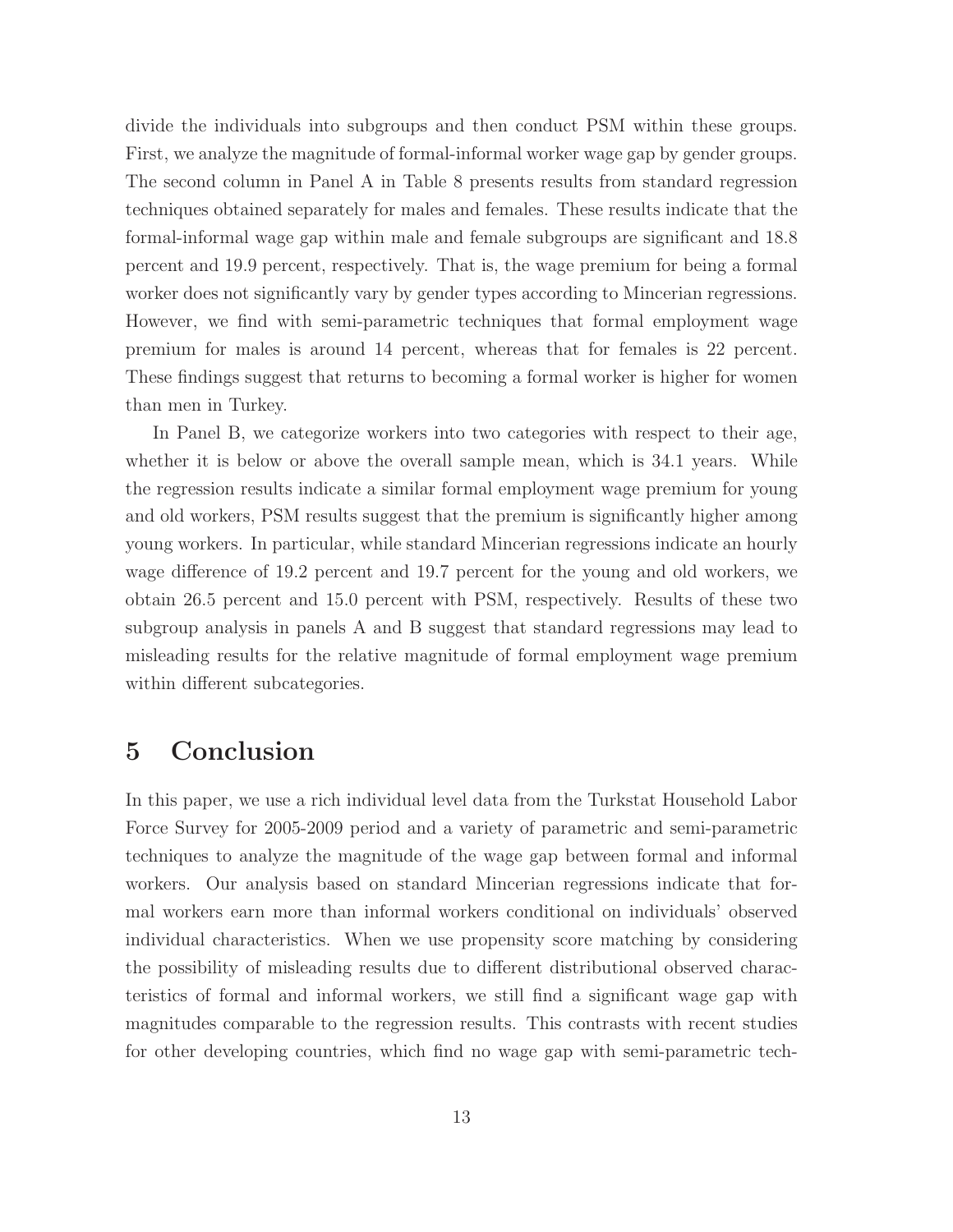niques, suggesting that empirical evidence for a significant wage gap between formal and informal workers may be an artifact of parametric techniques. These results can be regarded as a support for the existence of dual labor markets in Turkey among formal and informal workers, where individuals with similar observational characteristics face different wages under formal and informal employment contracts in Turkey.

Our estimates also indicate that there are considerable differences in the formal employment wage premium across different groups. For example, while the standard wage regressions indicate a similar returns to formal employment across gender or age categories, PSM indicates that the returns for females and young workers are considerably higher than males or old counterparts. In other words, the estimation approach also matters for the relative magnitudes of the formal employment wage premium across demographic groups.

These results suggest that the formality status, defined in our exercises with respect to registration status to the mandatory Social Security System, is a key aspect of the income inequality in Turkey. The fact that informal workers earn 15-20 percent less than their formal counterparts with comparable observational characteristics suggest that there is a considerable segmentation across labor markets in Turkey. These imply that increasing the compliance with social security system in Turkey may have implications in terms of increasing the access to social safety net as well as reducing the income inequality.

# References

- [1] Amaral, P., Quintin, E., 2006. A competitive model of the informal sector. Journal of Monetary Economics, 53, 1541-1553.
- [2] Badaoui, E. El, Strobl, E., Walsh, F., 2010. The formal sector wage premium and firm size. Journal of Development Economics 91 (1), 37-47.
- [3] Banerjee, B., 1983. The Role of the Informal Sector in the Migration Process: A Test of Probabilistic Migration Models and Labour Market Segmentation for India. Oxford Economic Papers 35, 399-422.
- [4] Caliendo, M., Kopeinig, S., 2005. Some practical guidance for the implementation of propensity score matching. IZA Working Paper 1588.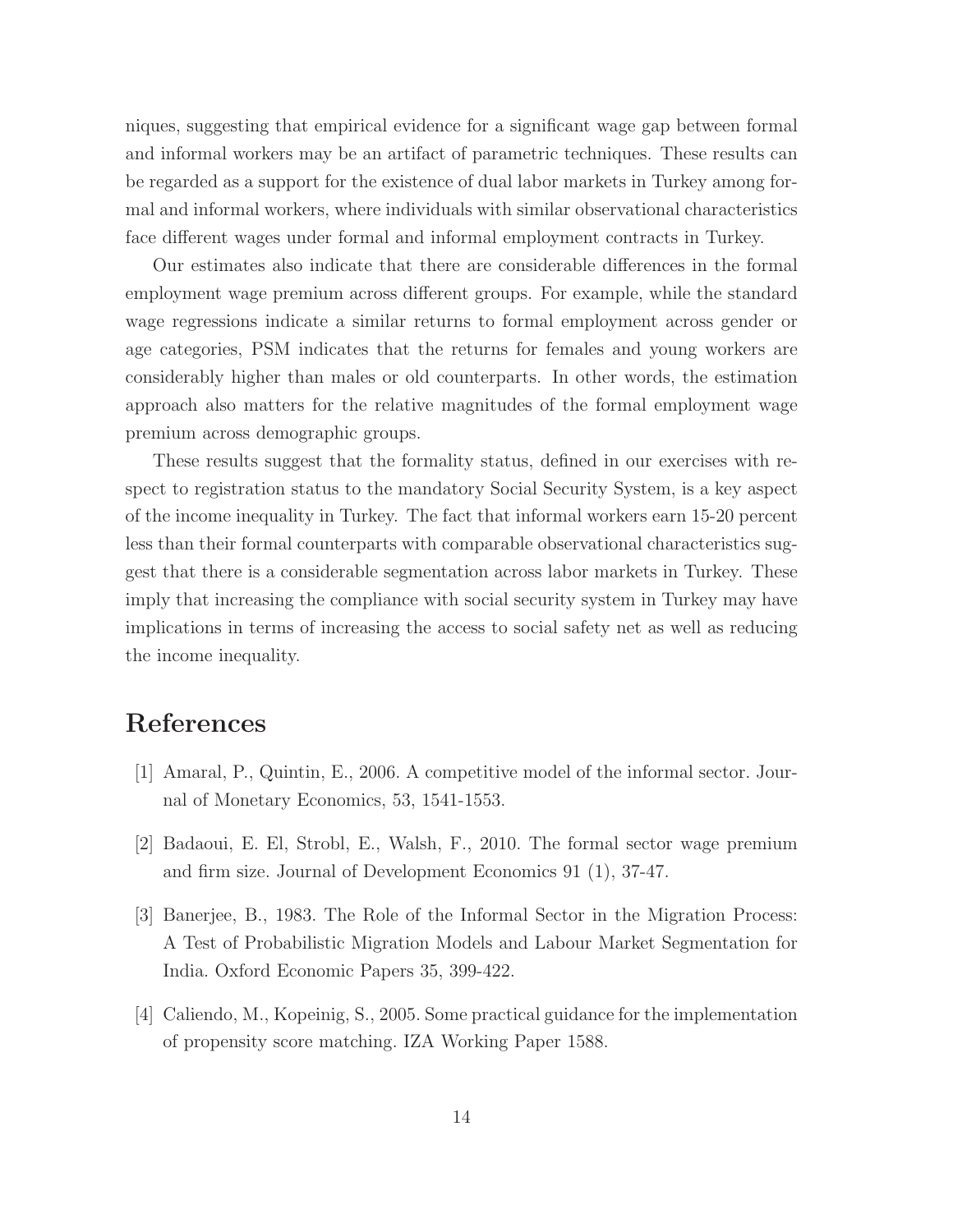- [5] Fiess, N.M., Fugazza, M., Maloney, W.F., 2010. Informal self-employment and macroeconomic fluctuations. Journal of Development Economics 91 (2), 211-226.
- [6] Freeman, R.B., 2010. Labor regulations, unions, and social protection in developing countries: Market distortions or efficient institutions? In Handbook of Development Economics 5, 4657-4702, Edited by: Dani Rodrik and Mark Rosenzweig. Elsevier B.V. Amsterdam: North Holland.
- [7] Gong, X., Van Soest, A., 2001. Wage differentials and mobility in the urban labor market: A panel data analysis for Mexico. Labour Economics 9 (4), 513-529.
- [8] Harris, J.R., Todaro, M.P., 1970. Migration, unemployment and development: A two-sector analysis. American Economic Review 60, 126-142.
- [9] Heckman, J.J., Hotz, V., 1986. An investigation of the labor market earnings of Panamanian males: Evaluating the sources of inequality. Journal of Human Resources 21, 507-542.
- [10] Heckman, J.J., Ichimura, H., Smith, J.A., Todd, P.E., 1998. Characterizing selection bias using experimental data. Econometrica 66 (5), 1017-1098.
- [11] Heckman, J.J., Lalonde, R.J., Smith, J., 1999. The economics and econometrics of active labor market programs. In Handbook of Labor Economics 3, 1865-2086, Edited by: Orley Ashenfelter and David Card. Elsevier B.V. Amsterdam: North Holland.
- [12] ILO (International Labor Organization), 2009. Global Employment Trends Report. Geneva: ILO.
- [13] LaLonde, R.J., 1986. Evaluating the econometric evaluations of training programs with experimental data. American Economic Review 76, 604-620.
- [14] Lewis, W.A., 1954. Economic development with unlimited supplies of labour. Manchester School 22, 139-191.
- [15] Magnac, T., 1991. Segmented or competitive labor markets? Econometrica 59, 165-187.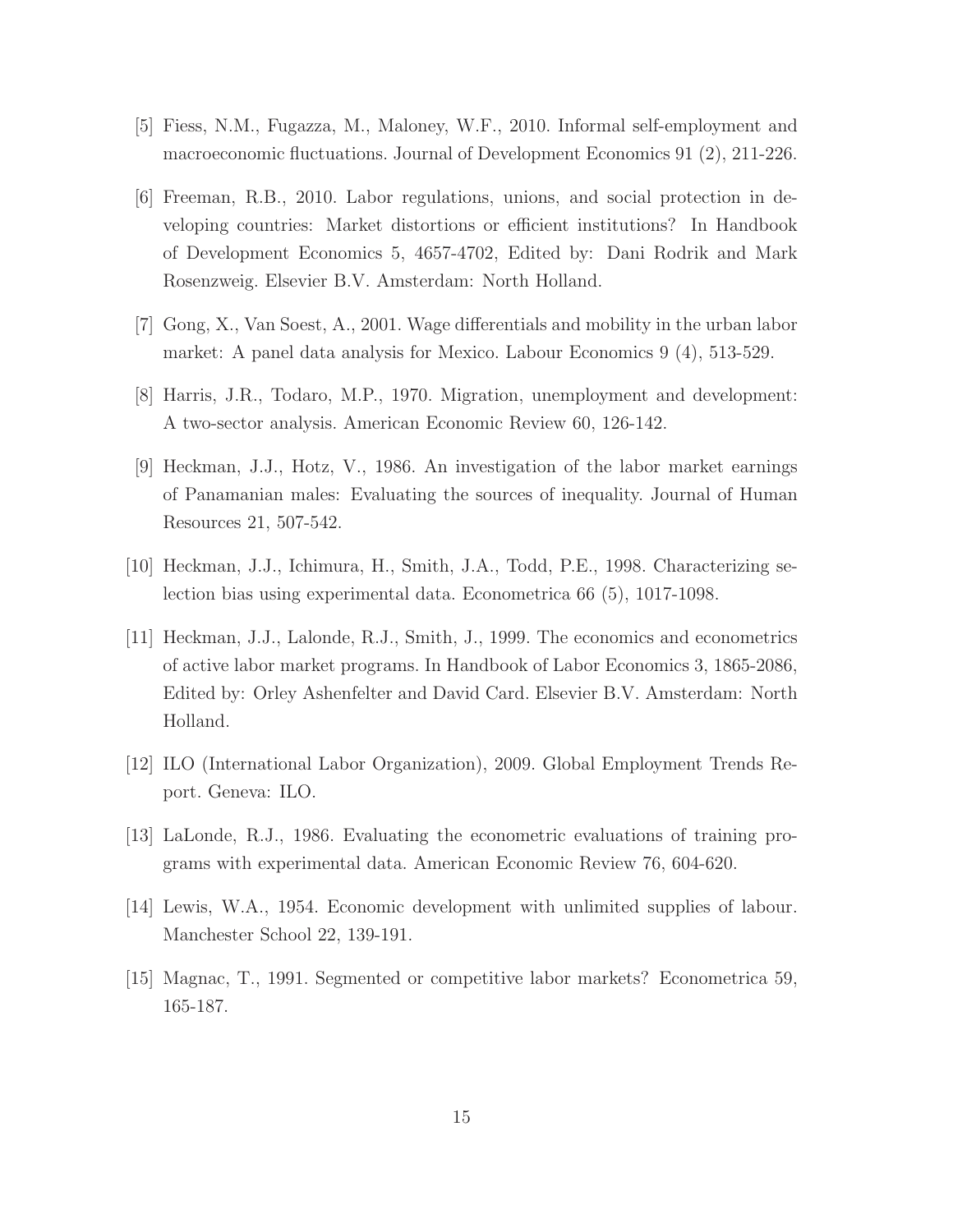- [16] Maloney, W.F., 1999. Does informality imply segmentation in urban labor markets? Evidence from sectoral transitions in Mexico. The World Bank Economic Review 13, 275-302.
- [17] Maloney, W.F., 2004. Informality revisited. World Development 32, 1159-1178.
- [18] Mazumdar, D., 1976. The urban informal sector. World Development 4, 655-679.
- [19] Mazumdar, D., 1981. The urban labor market income distribution: A study of Malaysia. Oxford University Press, Oxford.
- [20] McKinsey Global Institute, 2003. Turkey: Making the Productivity and Growth Breakthrough, New York: McKinsey.
- [21] Mincer, J., 1974. Schooling, Experience and Earnings. New York: Columbia Univ. Press, 1974.
- [22] OECD, 2009. Is Informal Normal? Towards More and Better Jobs in Developing Countries. Jutting, J., de Laiglesia J.R. (eds.), OECD Development Centre Studies, Paris.
- [23] Pradhan, M., Van Soest, A., 1995. Formal and informal sector employment in urban areas of Bolivia. Labour Economics 2, 275-297.
- [24] Pratap, S., Quintin, E., 2006. Are labor markets segmented in developing countries? A semiparametric approach. European Economic Review 50, 1817-1841.
- [25] Ramos, R., Duque, J.C., Surinach, J., 2010. Is the wage curve formal or informal? Evidence for Colombia. Economics Letters 109, 63-65.
- [26] Rauch, J.E., 1991. Modelling the informal sector formally. Journal of Development Economics, 35 (1), 33-47.
- [27] Reis, J.G., Angel-Urdinola D., Torres C.Q., 2009. Informality in Turkey: Size, trends, determinants and consequences. Background Paper for Country Economic Memorandum (CEM) - Informality: Causes, Consequences, Policies, Worldbank.
- [28] Roberts, B.R., 1989. Employment structure life cycle and life chances: Formal and informal sectors in Guadalajara. In: Portes, A., Castells, M., Benton, L.A.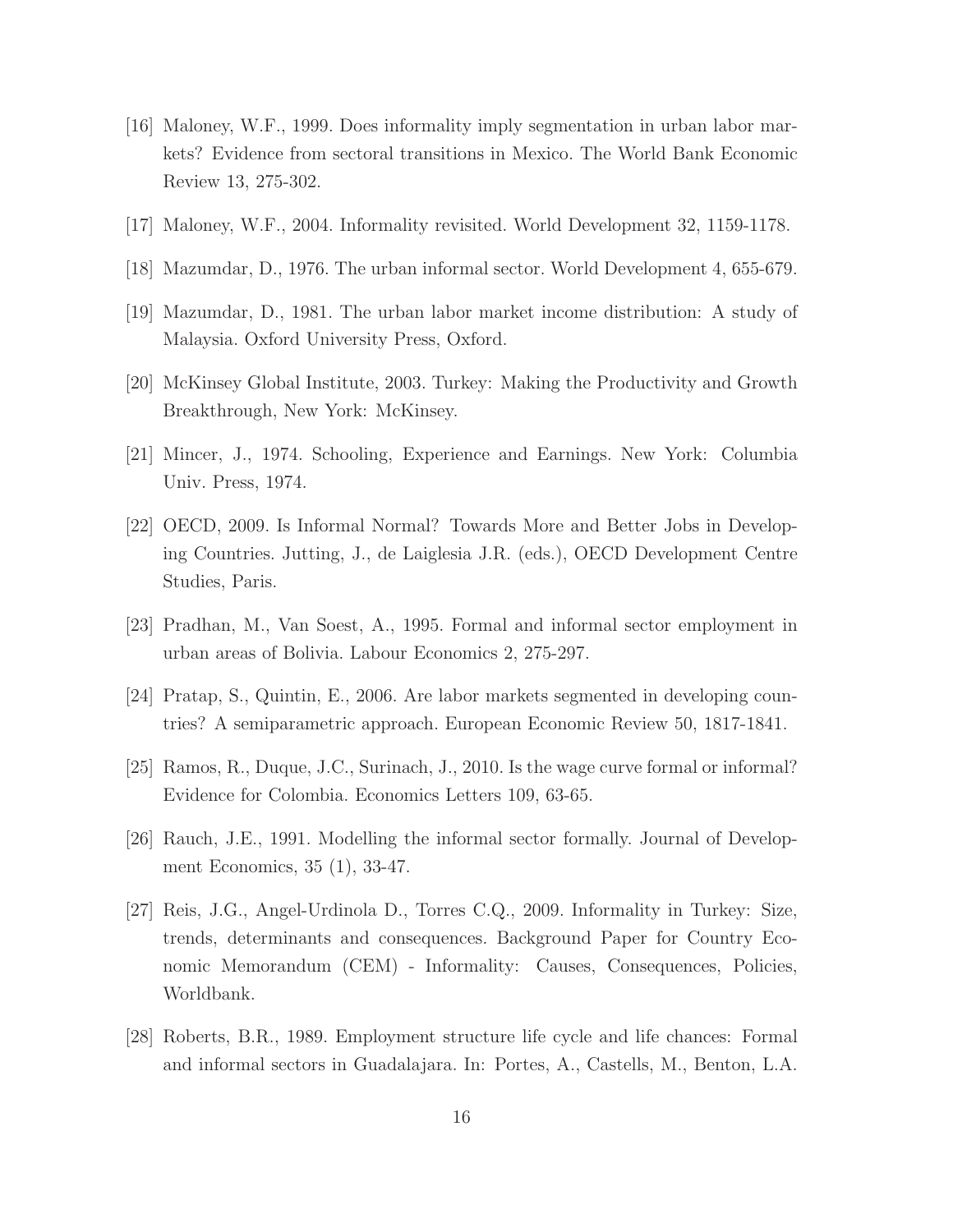(Eds.), The Informal Economy: Studies in Advanced and Less Developed Countries. Johns Hopkins University Press, Baltimore.

- [29] Rosenbaum, P., Rubin, D.B., 1983. The central role of the propensity score in observational studies for causal effects. Biometrika 70, 41-55.
- [30] Rosenbaum, P., Rubin, D.B., 1984. Reducing bias in observational studies using subclassification on the propensity score. Journal of the American Statistical Association 79, 516-524.
- [31] Stiglitz, J.E., 1976. The efficiency wage hypothesis, surplus labor, and the distribution of income in LDCs. Oxford Economic Papers 28 (2), 185-207.
- [32] Tansel, A., 1999. Formal versus informal sector choice of wage earners and their wages in Turkey. Economic Research Forum Working Paper No. 9927.
- [33] Taymaz, E., 2009. Informality and productivity: Productivity differentials between formal and informal firms in Turkey, ERC Working Papers 0901, ERC - Economic Research Center, Middle East Technical University.
- [34] Türkiye Istatistik Kurumu (Turkish Statistical Institute, Turkstat). Household Labor Force Survey Data 2005-2009.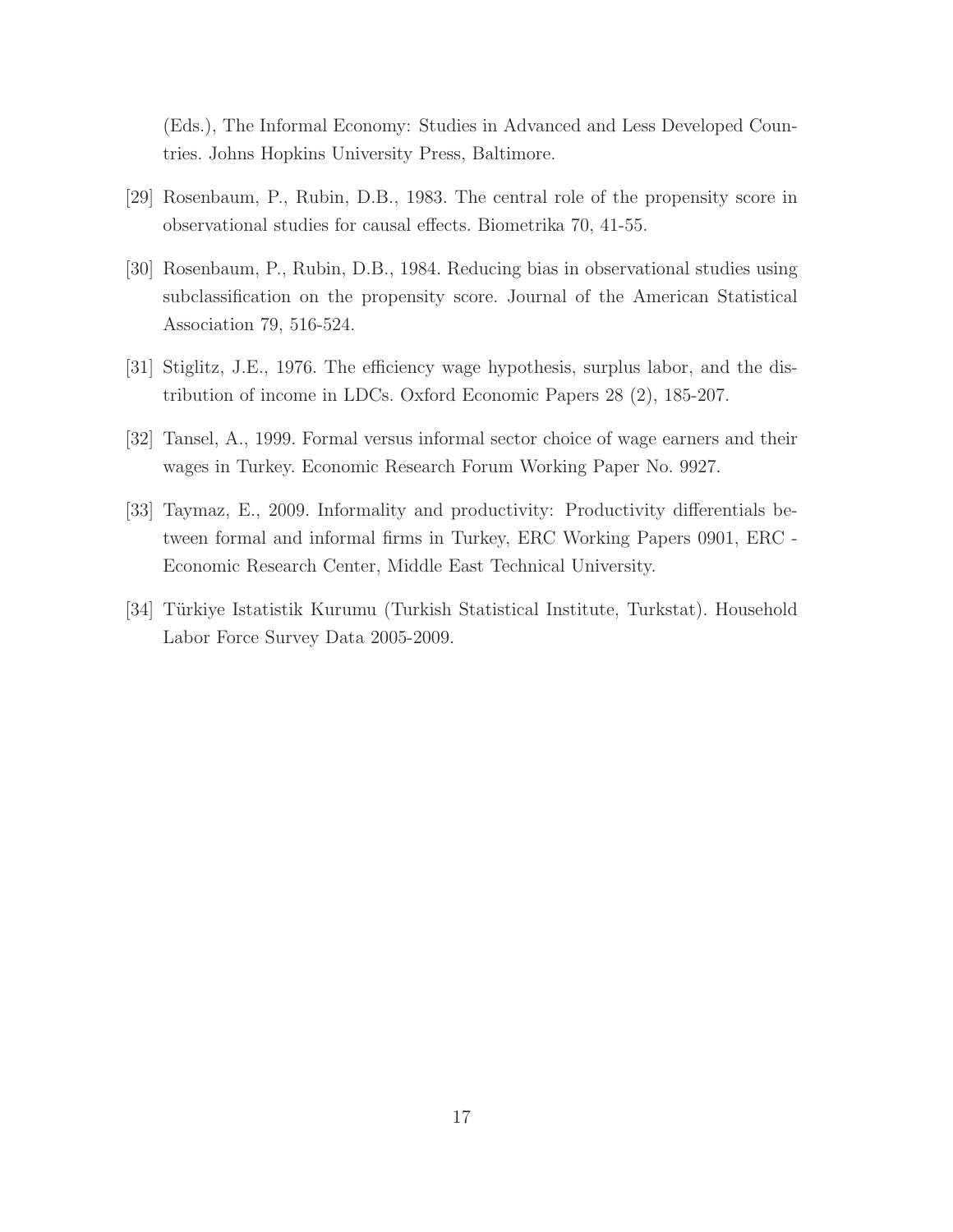## A Data Appendix

In this appendix, we provide details about our dataset. First, we present our data coverage and number of observations for different restrictions in Table 1.

Second, we summarize our data with respect to informality for different subgroups. Particularly, Table 2 lists percentages of formal and informal workers for four individual characteristic categorizations and three different sample coverage.

Finally, we give details about individual specific control variables that we use. Following Mincer (1974), we regress our dependent variable on a number of control variables related to individual heterogeneity, which are listed below:

- Age. The survey provides eleven age categories in 5-year intervals.
- Gender. Female=1 and Male=0.
- Marital status. Two dummy variables are constructed for marital status. First, Single=1 for individuals who never been married, and zero otherwise. Second, Married=1 for individuals who are currently married and living together, and zero otherwise.
- Employment location. Urban=1 and Rural=0.
- Education. The variable *educ* is years of completed education, while the variable enrolled is a binary variable which takes the value 1 for individuals enrolled to a school, and zero otherwise. Variable req att equals to 1 for individuals who are enrolled in a school that requires regular attendance, 0 otherwise.
- Social security registration: Binary variable which takes the value 1 if the individual is registered in the social security administration, and zero otherwise.
- The individual's years of tenure at the firm. This is calculated as the starting year at the current job subtracted from the survey year.
- Industry classification. This is a set of 9 binary variables categorized according to the NACE Rev.1.1 classification pertaining to the industry. They include agriculture, mining, manufacturing, electricity, construction, transportation, trade and finance, and community, social and personal services.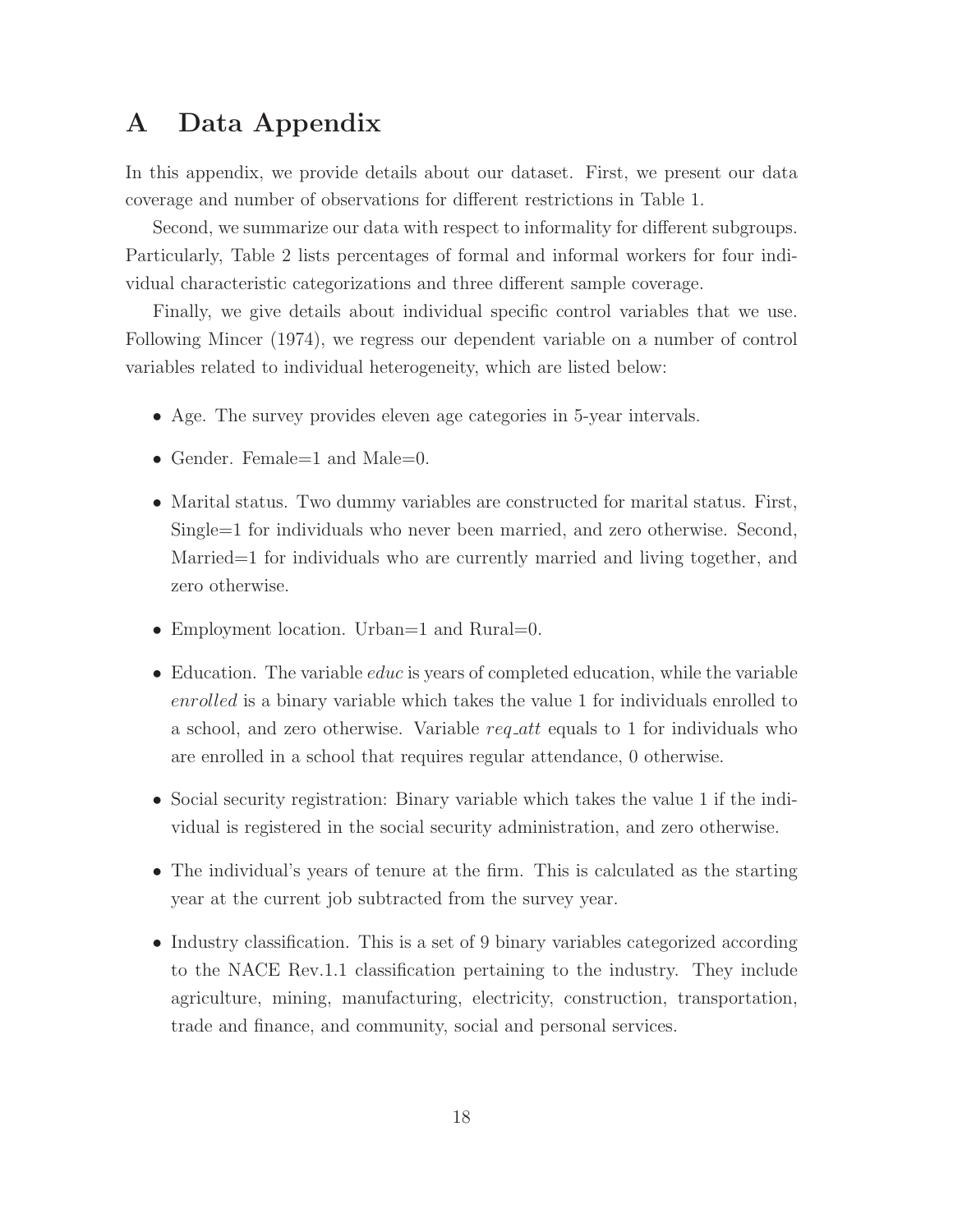- Occupational group. This is a set of 9 binary variables categorized according to the ISCO-88 classification. They include legislators, senior officials and managers; professionals; technicians and associate professionals; clerks; service workers and shop and market sales workers; skilled agricultural and fishery workers; craft and related trades workers; plant and machine operators and assemblers; and elementary occupations.
- Permanency of the job. Permanent=1, and Temporary or Seasonal=0.
- Employment type. Full-time=0 and part-time=1.
- Other activity to earn income. Yes=1 and no=0.
- Firm size. This is measured by the number of persons employed in the firm and summarized by 5 binary variables corresponding to the following categories: less than 10 employees, 10-24, 25-49, 50-249, 250-499, and 500 and more.
- Employment status in the same month of last year. Binary variable which takes the value 1 if the individual was working in the same month of last year, and zero otherwise.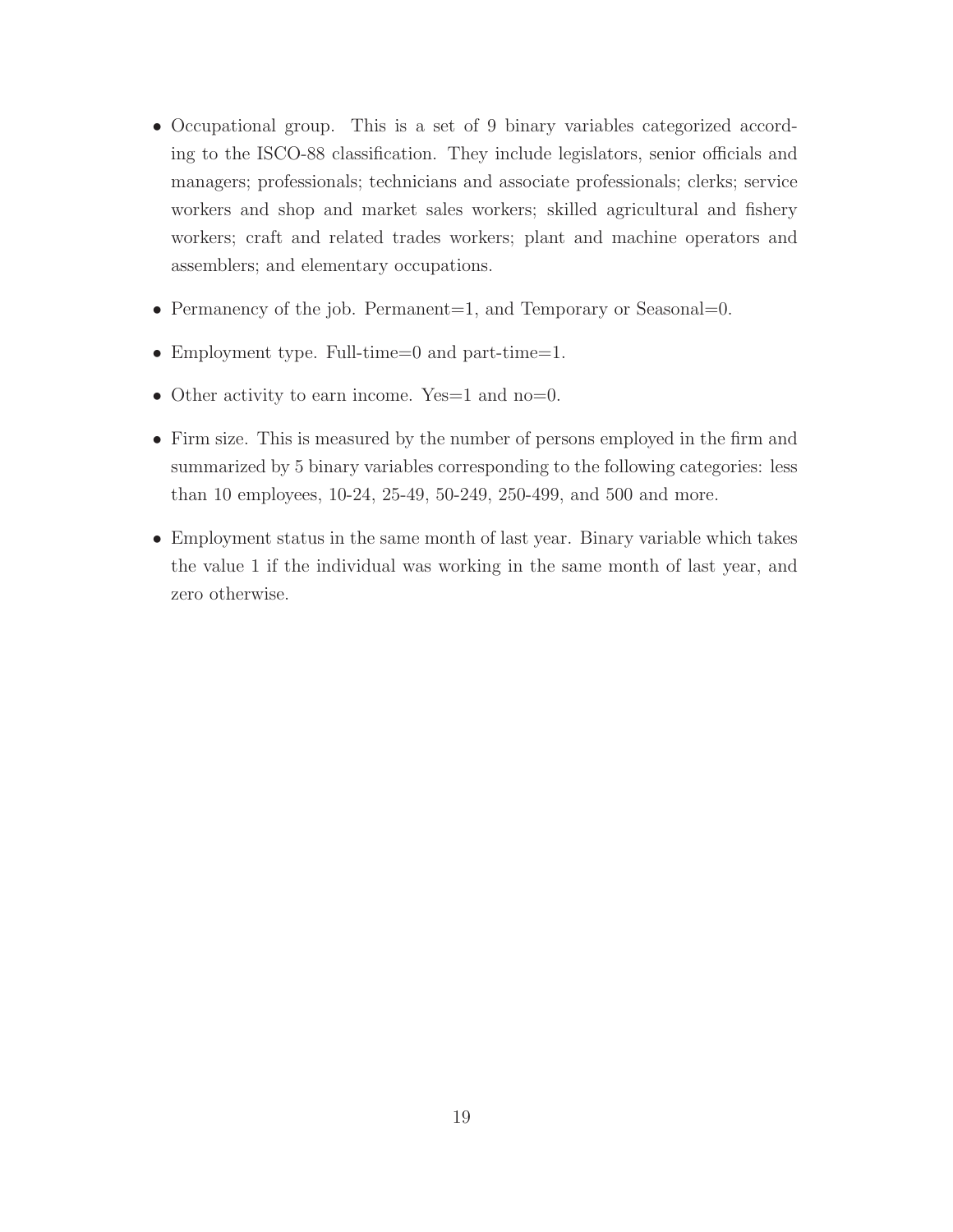| Table 1: Number of Observations |  |
|---------------------------------|--|
|---------------------------------|--|

| Restriction/Selection Rule                                         | Observations |
|--------------------------------------------------------------------|--------------|
| All observations in sample years 2005 to 2009                      | 2,453,265    |
|                                                                    |              |
| Civilian wage workers age 15 and over, with positive sampling      | 383,280      |
| weight, formality status and non-missing demographics such as:     |              |
| age, tenure, gender, marital status, education etc.                |              |
|                                                                    |              |
| After excluding:                                                   |              |
|                                                                    | 379,512      |
| Individuals with no wage information                               |              |
|                                                                    |              |
| Sample including individuals in agricultural sector:               |              |
| Male                                                               | 294,169      |
| Female                                                             | 85,343       |
| Sample excluding individuals in agricultural sector (Main Sample): |              |
| Male                                                               | 286,034      |
| Female                                                             | 81,061       |
|                                                                    |              |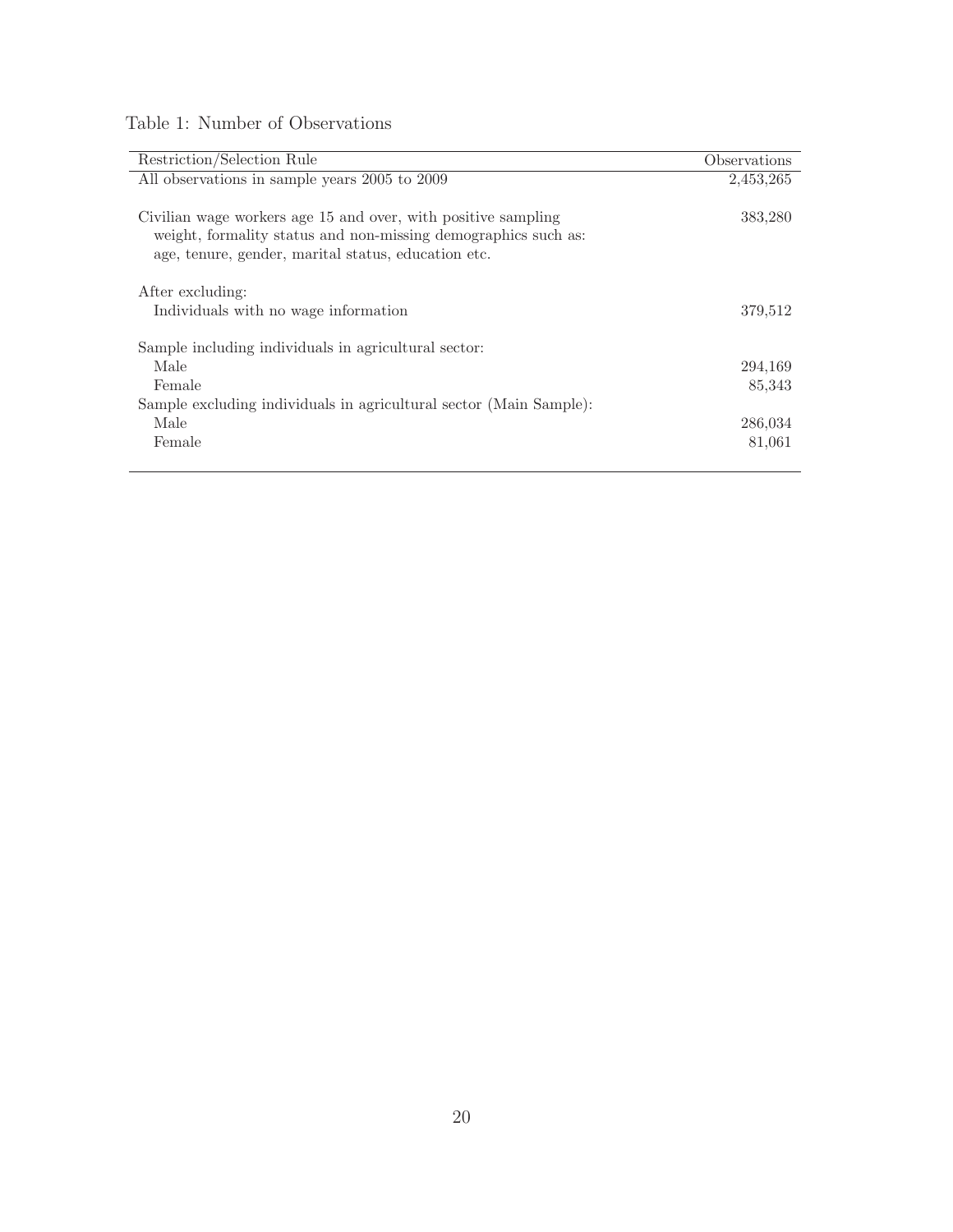|                     | All workers |          |           | All but<br>agricultural workers |
|---------------------|-------------|----------|-----------|---------------------------------|
|                     | Formal      | Informal | Formal    | Informal                        |
| Gender              |             |          |           |                                 |
| Male                | 72.89%      | 27.11%   | 74.44%    | 25.56%                          |
| Female              | 72.39%      | 27.61%   | 75.97%    | 24.03%                          |
| Age                 |             |          |           |                                 |
| Old                 | 75.50%      | 24.50%   | 77.94%    | 22.06%                          |
| Young               | 70.46%      | 29.54%   | 72.12%    | 27.88%                          |
| Tenure              |             |          |           |                                 |
| High                | 85.04%      | 14.96%   | 87.06%    | 12.94%                          |
| Low                 | 65.48%      | 34.52%   | 67.43%    | 32.57%                          |
| Education           |             |          |           |                                 |
| High                | 88.58%      | 11.42%   | 88.82%    | 11.18%                          |
| Low                 | 58.57%      | 41.43%   | 61.45%    | 38.55%                          |
| Location            |             |          |           |                                 |
| Urban               | 74.80%      | 25.20%   | 75.70%    | 24.30%                          |
| Rural               | $64.38\%$   | 35.62%   | $70.56\%$ | 29.44%                          |
| Marital Status      |             |          |           |                                 |
| Single              | 63.18%      | 36.82%   | 64.85%    | 35.15%                          |
| Married             | 76.82%      | 23.18%   | 78.89%    | 21.11%                          |
| Divorced or widowed | 62.55%      | 37.45%   | 66.21%    | 33.79%                          |
| Firm Size           |             |          |           |                                 |
| Less than 10        | 42.61%      | 57.39%   | 45.10%    | 54.90%                          |
| $10$ to $24\,$      | 74.61%      | 25.39%   | 77.72%    | 22.28%                          |
| $25$ to $49\,$      | 85.71%      | 14.29%   | 86.56%    | 13.44%                          |
| 50 to 249           | 93.24%      | 6.76%    | 93.42%    | 6.58%                           |
| 250 to 449          | 95.96%      | 4.04%    | 96.06%    | 3.94%                           |
| 500 and more        | 98.18%      | 1.82%    | $98.18\%$ | 1.82%                           |

Table 2: The Fraction of Formal Workers By Types

Notes: (1) Young (Old) refers to individuals younger (older) than sample mean value for years of age, which is 34.1. (2) Low (high) tenure refers to individuals with tenure less (more) than the sample mean value, which is 6.94 years. (3) Low (high) education refers to individuals with less than or equal to 8 years of schooling (more than 8 years of schooling).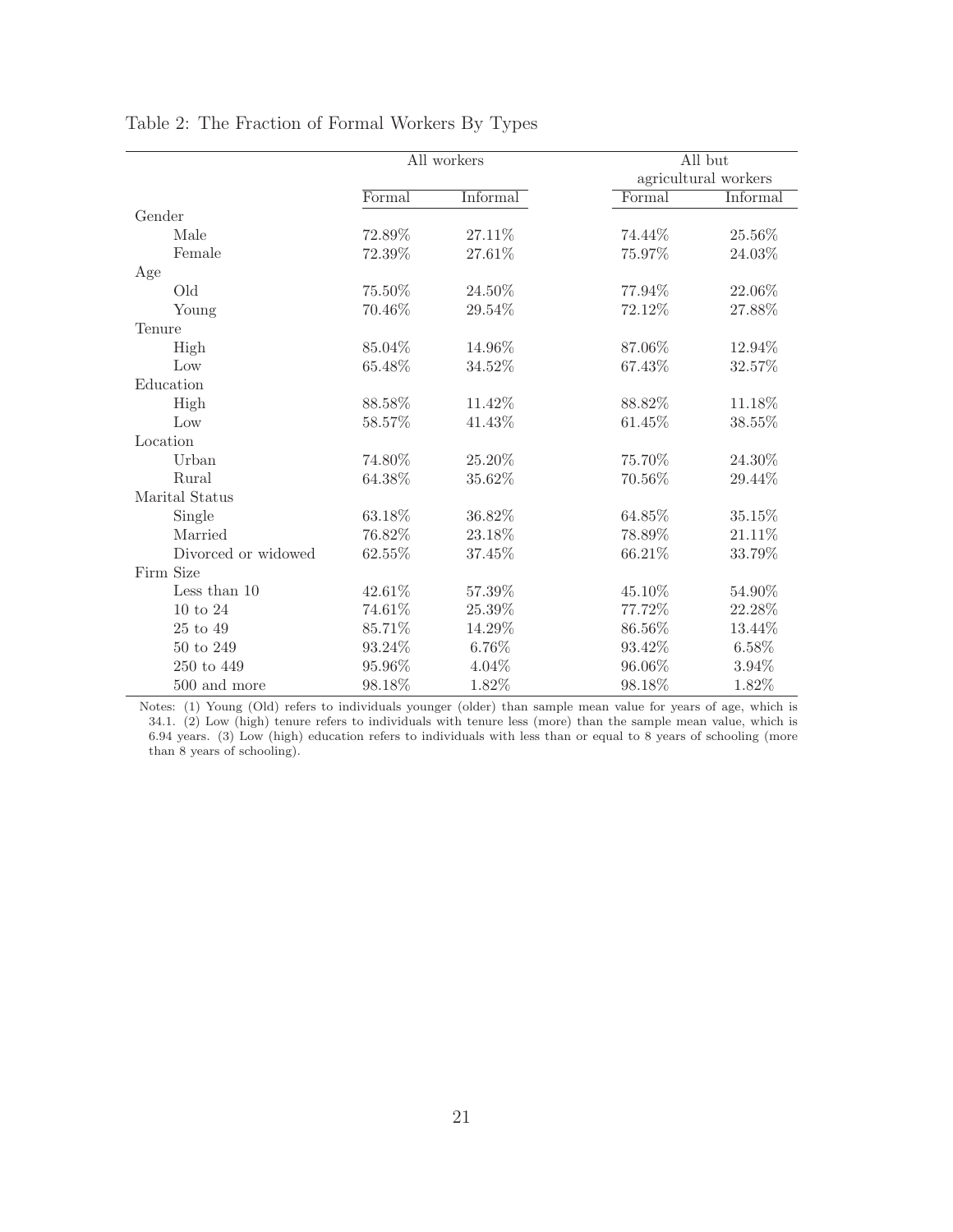|                            | All workers |          |          | All but<br>agricultural workers |
|----------------------------|-------------|----------|----------|---------------------------------|
|                            | Formal      | Informal | Formal   | Informal                        |
| Gender                     |             |          |          |                                 |
| Male                       | 5.05        | $2.35\,$ | $5.05\,$ | 2.40                            |
| Female                     | 5.46        | 2.15     | 5.46     | 2.30                            |
| Age                        |             |          |          |                                 |
| Old                        | 6.04        | 2.69     | 6.06     | 2.83                            |
| Young                      | 4.31        | 2.04     | 4.32     | 2.08                            |
| Tenure                     |             |          |          |                                 |
| High                       | 6.58        | 2.57     | 6.60     | 2.74                            |
| Low                        | 4.02        | 2.24     | 4.03     | 2.29                            |
| $\operatorname{Education}$ |             |          |          |                                 |
| High                       | 6.40        | 2.92     | 6.40     | 2.94                            |
| Low                        | $3.43\,$    | 2.15     | $3.43\,$ | $2.22\,$                        |
| Location                   |             |          |          |                                 |
| Urban                      | 5.27        | 2.37     | 5.27     | 2.41                            |
| Rural                      | 4.51        | 2.10     | 4.52     | 2.45                            |
| Marital Status             |             |          |          |                                 |
| Single                     | 4.06        | 1.85     | 4.06     | 1.87                            |
| Married                    | 5.47        | 2.56     | 5.48     | 2.67                            |
| Divorced or widowed        | $5.51\,$    | 2.77     | 5.53     | 2.99                            |
| Firm Size                  |             |          |          |                                 |
| Less than $10$             | 3.50        | 2.13     | 3.51     | 2.18                            |
| $10 \text{ to } 24$        | 4.94        | 2.37     | 4.95     | 2.54                            |
| 25 to 49                   | $5.32\,$    | 2.78     | 5.33     | 2.87                            |
| $50$ to $249\,$            | 5.54        | 3.14     | 5.54     | 3.18                            |
| 250 to 449                 | 5.78        | 3.64     | 5.79     | 3.67                            |
| 500 and more               | 6.64        | 5.98     | 6.64     | 6.01                            |

Table 3: Real Hourly Wages by Formality Status and Types

Notes: (1) Young (Old) refers to individuals younger (older) than sample mean value for years of age, which is 34.1. (2) Low (high) tenure refers to individuals with tenure less (more) than the sample mean value, which is 6.94 years. (3) Low (high) education refers to individuals with less than or equal to 8 years of schooling (more than 8 years of schooling).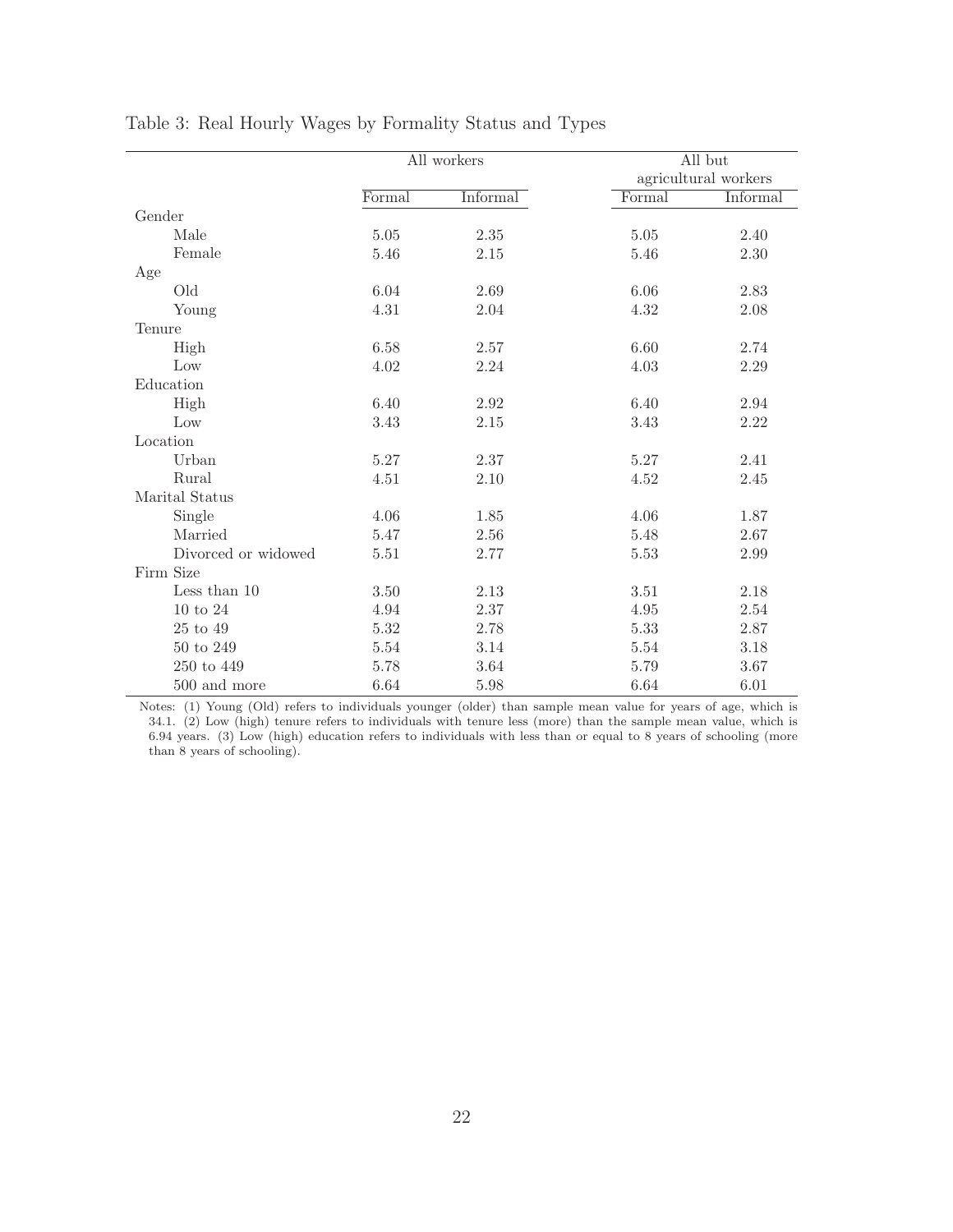|                                  | All           | All but                |
|----------------------------------|---------------|------------------------|
|                                  | workers       | agricultural workers   |
| Formality                        | 0.201         | 0.193                  |
|                                  | $(0.038)$ *** | $(0.036)$ ***          |
| Age                              | 0.039         | 0.041                  |
|                                  | $(0.002)$ *** | $(0.002)$ ***          |
| Age <sup>2</sup>                 | $-0.0005$     | $-0.0005$              |
|                                  | $(0.000)$ *** | $(0.000)$ ***          |
| Female                           | $-0.102$      | $-0.096$               |
|                                  | $(0.011)$ *** | $(0.011)$ ***          |
| Single                           | $-0.068$      | $-0.071$               |
|                                  | $(0.004)$ *** | $(0.005)$ ***          |
| Married                          | 0.019         | 0.017                  |
|                                  | $(0.006)$ *** | $(0.006)$ ***          |
| Urban                            | 0.021         | 0.018                  |
|                                  | $(0.010)$ **  | $(0.010)^*$            |
| Enrolled                         | 0.056         | 0.060                  |
|                                  | $(0.012)$ *** | $(0.013)$ ***          |
| Permanent                        | 0.079         | 0.071                  |
|                                  | $(0.019)$ *** | $(0.019)$ ***          |
| Part-time                        | 0.406         | 0.407                  |
|                                  | $(0.025)$ *** | $(0.026)$ ***          |
| More than 1 job                  | $-0.044$      | $-0.050$               |
|                                  | $(0.008)$ *** | $(0.009)$ ***          |
|                                  | 0.079         |                        |
| Employed last year               |               | 0.081<br>$(0.010)$ *** |
|                                  | $(0.011)$ *** |                        |
| Firm Size $(10-24)$ Emp)         | 0.164         | 0.173                  |
|                                  | $(0.011)$ *** | $(0.013)$ ***          |
| Firm Size $(25-49 \text{ Emp})$  | 0.180         | 0.182                  |
|                                  | $(0.014)$ *** | $(0.016)$ ***          |
| Firm Size $(50-249 \text{ Emp})$ | 0.249         | 0.250                  |
|                                  | $(0.020)$ *** | $(0.021)$ ***          |
| Firm Size $(250-499)$ Emp)       | 0.313         | 0.315                  |
|                                  | $(0.017)$ *** | $(0.017)$ ***          |
| Firm Size $(Emp>500)$            | 0.390         | 0.392                  |
|                                  | $(0.020)$ *** | $(0.020)$ ***          |
| Primary school grads             | 0.029         | 0.031                  |
|                                  | $(0.015)$ **  | $(0.014)$ **           |
| Secondary school grads           | $0.076\,$     | 0.074                  |
|                                  | $(0.012)$ *** | $(0.010)$ ***          |
| High school grads                | 0.215         | 0.217                  |
|                                  | $(0.015)$ *** | $(0.015)$ ***          |
| University grads                 | 0.530         | 0.532                  |
|                                  | $(0.018)$ *** | $(0.017)$ ***          |

Table 4: The Formal/Informal Wage Gap Estimated with Mincerian Wage Regression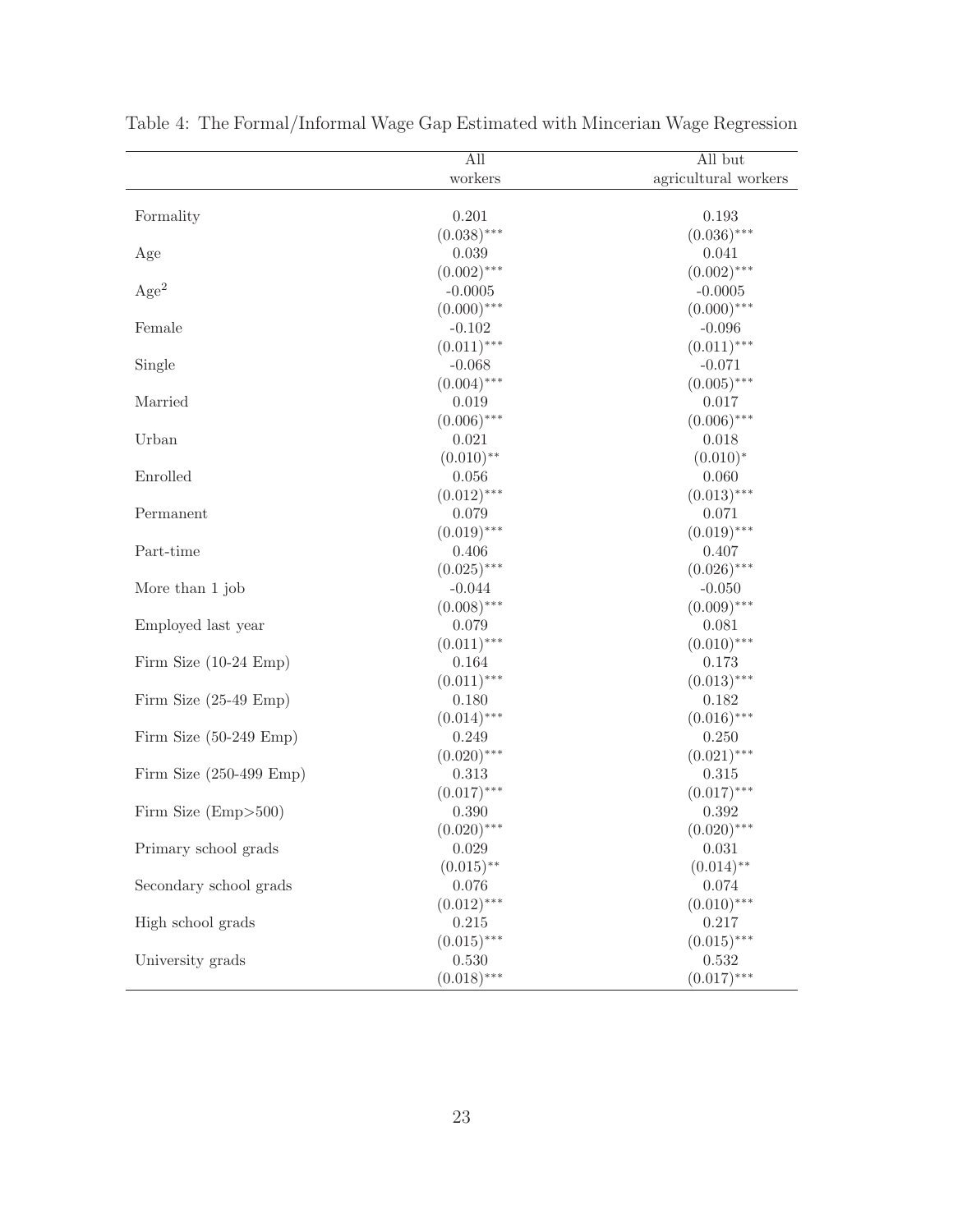|                              | $\overline{All}$ | All but              |
|------------------------------|------------------|----------------------|
|                              | workers          | agricultural workers |
|                              |                  |                      |
| Experience                   | 0.019            | 0.019                |
|                              | $(0.001)$ ***    | $(0.001)$ ***        |
| Experience <sup>2</sup>      | $-0.0002$        | $-0.0002$            |
|                              | $(0.000)$ ***    | $(0.000)$ ***        |
| Industry                     |                  |                      |
| Agriculture                  | $-0.259$         |                      |
|                              | $(0.026)$ ***    |                      |
| Mining                       | 0.078            | 0.080                |
|                              | (0.064)          | (0.064)              |
| Manufacturing                | $-0.180$         | $-0.176$             |
|                              | $(0.030)$ ***    | $(0.029)$ ***        |
| Energy                       | 0.138            | 0.139                |
|                              | $(0.025)$ ***    | $(0.024)$ ***        |
| Construction                 | $-0.013$         | $-0.016$             |
|                              | (0.020)          | (0.021)              |
| Trade                        | $-0.195$         | $-0.190$             |
|                              | $(0.023)$ ***    | $(0.023)$ ***        |
| Transportation               | $-0.059$         | $-0.057$             |
|                              | $(0.022)$ ***    | $(0.022)$ ***        |
| Finance                      | $-0.078$         | $-0.074$             |
|                              | $(0.029)$ ***    | $(0.029)$ **         |
| Occupation                   |                  |                      |
| Professionals                | 0.017            | 0.017                |
|                              | (0.061)          | (0.061)              |
| Technicians                  | $-0.169$         | $-0.169$             |
|                              | $(0.062)$ ***    | $(0.062)$ ***        |
| Clerks                       | $-0.304$         | $-0.304$             |
|                              | $(0.063)$ ***    | $(0.062)$ ***        |
| Service workers              | $-0.401$         | $-0.400$             |
|                              | $(0.056)$ ***    | $(0.056)$ ***        |
| Skilled agricultural workers | $-0.360$         | $-0.400$             |
|                              | $(0.063)$ ***    | $(0.063)$ ***        |
| Craftsmen                    | $-0.329$         | $-0.327$             |
|                              | $(0.063)$ ***    | $(0.064)$ ***        |
| Plant operators              | $-0.343$         | $-0.342$             |
|                              | $(0.060)$ ***    | $(0.060)$ ***        |
| Elementary occupations       | $-0.442$         | $-0.436$             |
|                              | $(0.069)$ ***    | $(0.070)$ ***        |
| $\cal N$                     | 379,512          | 367,095              |
| $\mathbb{R}^2$               | 0.602            | 0.599                |

#### Table 4: (Continued)

Notes: (1) Dependent variable is log real hourly wages. (2) Results are presented for different sample specifications. (3) The numbers in parentheses are robust standard errors clustered for within region and within year correlations and (∗), (∗∗) and (∗∗∗) denote significance at 10%, 5% and 1%, respectively. (4) The variable Formality is equal to 1 if the worker is registered to the social security system and 0 otherwise. A positive and significant coefficient estimate for the variable Formality suggests higher wages for formal workers. (6) Omitted categories for marital status, firm size, education, industry and occupation dummies are divorced or widowed, less than 10, not completed any educational institution, community services, and legislators, respectively.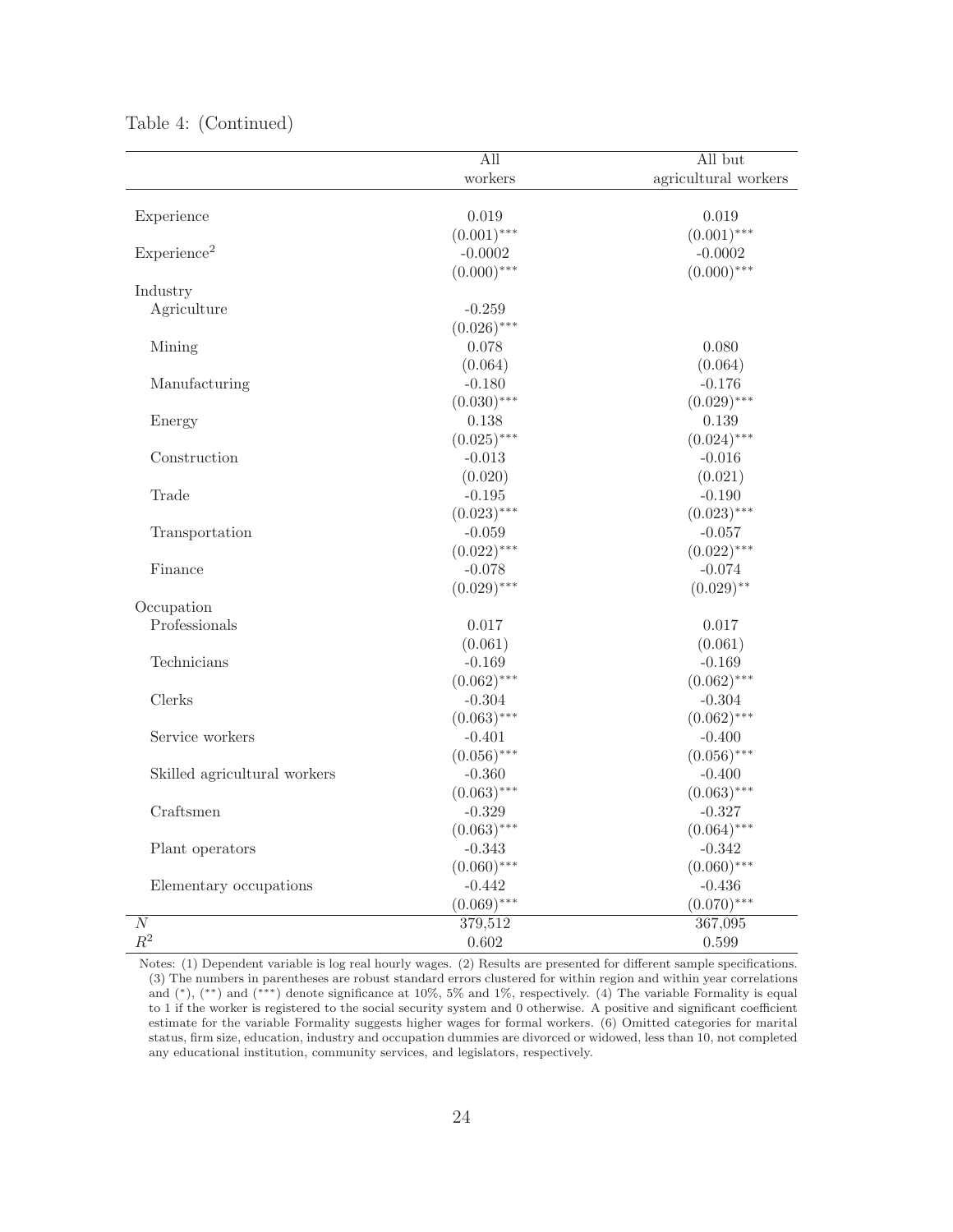|                                   | $\,2005\,$    | $\,2006$      | $2007\,$      | 2008          | $\,2009\,$    |
|-----------------------------------|---------------|---------------|---------------|---------------|---------------|
| Age                               | 0.036         | 0.038         | 0.037         | 0.030         | 0.028         |
|                                   | $(0.001)$ *** | $(0.001)$ *** | $(0.001)$ *** | $(0.001)$ *** | $(0.001)$ *** |
| Age <sup>2</sup>                  | $-0.001$      | $-0.001$      | $-0.001$      | $-0.0005$     | $-0.0004$     |
|                                   | $(0.000)$ *** | $(0.000)$ *** | $(0.000)$ *** | $(0.000)$ *** | $(0.000)$ *** |
| Female                            | $-0.073$      | $-0.073$      | $-0.051$      | $-0.041$      | $-0.039$      |
|                                   | $(0.006)$ *** | $(0.005)$ *** | $(0.005)$ *** | $(0.004)$ *** | $(0.004)$ *** |
| Single                            | 0.034         | 0.049         | 0.019         | 0.018         | 0.014         |
|                                   | $(0.012)$ *** | $(0.011)$ *** | $(0.011)^*$   | $(0.009)$ **  | (0.009)       |
| Married                           | 0.092         | 0.105         | 0.062         | 0.050         | 0.039         |
|                                   | $(0.014)$ *** | $(0.013)$ *** | $(0.012)$ *** | $(0.010)$ *** | $(0.009)$ *** |
| Urban                             | $-0.011$      | $-0.002$      | $-0.003$      | $-0.009$      | 0.002         |
|                                   | $(0.005)$ **  | (0.004)       | (0.004)       | $(0.004)$ **  | (0.004)       |
| Enrolled                          | 0.058         | 0.041         | 0.055         | 0.048         | 0.034         |
|                                   | $(0.008)$ *** | $(0.008)$ *** | $(0.007)$ *** | $(0.005)$ *** | $(0.005)$ *** |
| Permanent                         | 0.311         | 0.341         | 0.370         | 0.328         | 0.126         |
|                                   | $(0.011)$ *** | $(0.011)$ *** | $(0.011)$ *** | $(0.012)$ *** | $(0.009)$ *** |
| Part-time                         | $-0.262$      | $-0.191$      | $-0.206$      | $-0.183$      | $-0.223$      |
|                                   | $(0.023)$ *** | $(0.021)$ *** | $(0.020)$ *** | $(0.017)$ *** | $(0.015)$ *** |
| More than one job                 | $-0.050$      | -0.040        | $-0.041$      | $-0.031$      | $-0.012$      |
|                                   | $(0.016)$ *** | $(0.013)$ *** | $(0.014)$ *** | $(0.012)$ *** | (0.010)       |
| Employed last year                | 0.088         | 0.082         | 0.076         | 0.061         | 0.060         |
|                                   | $(0.007)$ *** | $(0.006)$ *** | $(0.006)$ *** | $(0.005)$ *** | $(0.005)$ *** |
| Experience                        | 0.020         | 0.018         | 0.015         | 0.014         | 0.014         |
|                                   | $(0.001)$ *** | $(0.001)$ *** | $(0.001)$ *** | $(0.001)$ *** | $(0.001)$ *** |
| Experience <sup>2</sup>           | $-0.0005$     | $-0.0004$     | $-0.0004$     | $-0.0003$     | $-0.0003$     |
|                                   | $(0.000)$ *** | $(0.000)$ *** | $(0.000)$ *** | $(0.000)$ *** | $(0.000)$ *** |
| Firm Size $(10-24 Emp)$           | 0.134         | 0.121         | 0.111         | 0.089         | 0.090         |
|                                   | $(0.003)$ *** | $(0.003)$ *** | $(0.003)$ *** | $(0.002)$ *** | $(0.002)$ *** |
| Firm Size $(25-49 \text{ Emp})$   | 0.175         | 0.166         | 0.154         | 0.120         | 0.120         |
|                                   | $(0.003)$ *** | $(0.003)$ *** | $(0.003)$ *** | $(0.002)$ *** | $(0.002)$ *** |
| Firm Size $(50-249 \text{ Emp})$  | 0.268         | 0.219         | 0.199         | 0.161         | 0.161         |
|                                   | $(0.003)$ *** | $(0.003)$ *** | $(0.003)$ *** | $(0.003)$ *** | $(0.003)$ *** |
| Firm Size $(250-499 \text{ Emp})$ | 0.171         | 0.173         | 0.155         | 0.121         | 0.118         |
|                                   | $(0.003)$ *** | $(0.002)$ *** | $(0.002)$ *** | $(0.002)$ *** | $(0.002)$ *** |
| Firm Size (Emp>500)               | 0.183         | 0.189         | 0.173         | 0.134         | 0.129         |
|                                   | $(0.002)$ *** | $(0.002)$ *** | $(0.002)$ *** | $(0.002)$ *** | $(0.002)$ *** |
| Primary school grads              | 0.108         | 0.090         | 0.096         | 0.074         | 0.081         |
|                                   | $(0.008)$ *** | $(0.008)$ *** | $(0.007)$ *** | $(0.006)$ *** | $(0.006)$ *** |
| Secondary school grads            | 0.123         | 0.111         | 0.104         | 0.076         | 0.086         |
|                                   | $(0.006)$ *** | $(0.006)$ *** | $(0.006)$ *** | $(0.005)$ *** | $(0.004)$ *** |
| High school grads                 | 0.192         | 0.176         | 0.167         | 0.131         | 0.133         |
|                                   | $(0.007)$ *** | $(0.006)$ *** | $(0.006)$ *** | $(0.005)$ *** | $(0.005)$ *** |
| University grads                  | 0.204         | 0.199         | 0.185         | 0.147         | 0.153         |
|                                   | $(0.005)$ *** | $(0.005)$ *** | $(0.005)$ *** | $(0.005)$ *** | $(0.005)$ *** |
| Number of Observations            | 70,487        | 72,964        | 73,629        | 75,078        | 74,937        |

Table 5: Determinants of Formality Status

Notes: (1) Marginal effects; Estimated with probit to predict the propensity scores used in semi-parametric estimation for wage gaps. (2) Results are presented for the main sample where workers in the agricultural sector are excluded (results are robust when we include them). (3) Other control variables include occupation and industry dummies. (4) Omitted categories for marital status, firm size and education are divorced or widowed, less than 10, and not completed any educational institution, respectively. (5) The numbers in parentheses are robust standard errors clustered for within region correlations and (∗), (∗∗) and (∗∗∗) denote significance at 10%, 5% and 1%, respectively. 25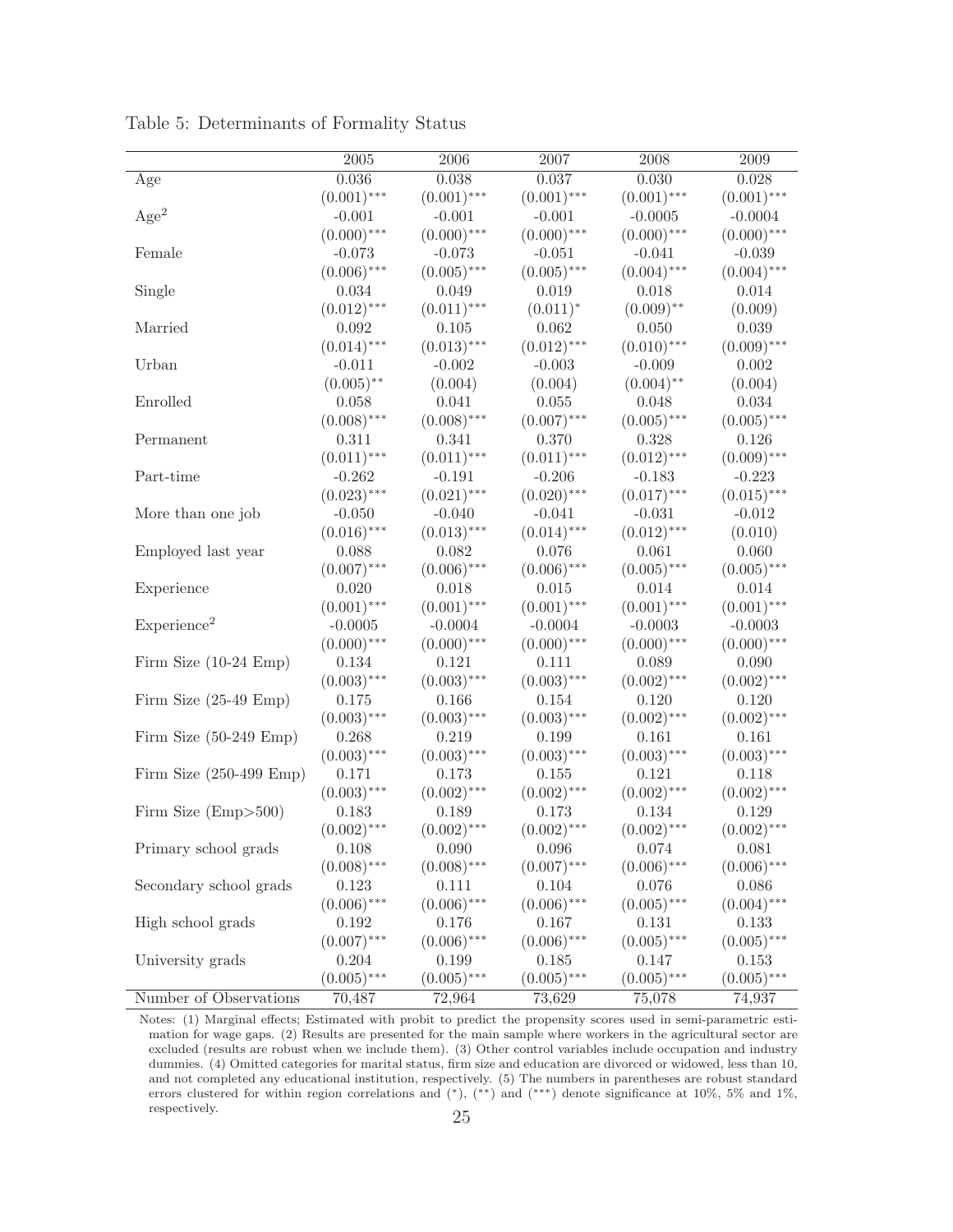|                  |       | 2005 | 2006        |      |       | 2007 |             | 2008 | 2009  |      |
|------------------|-------|------|-------------|------|-------|------|-------------|------|-------|------|
| Propensity Score | F     | I    | $\mathbf F$ | Ι    | F     | I    | $\mathbf F$ | I    | F     | I    |
|                  |       |      |             |      |       |      |             |      |       |      |
| [0.00, 0.05]     | 104   | 2431 | 126         | 2412 | 125   | 2213 | 93          | 1842 | 69    | 797  |
| (0.05, 0.10]     | 162   | 1616 | 132         | 1552 | 135   | 1406 | 140         | 1122 | 88    | 883  |
| (0.10, 0.15]     | 229   | 1454 | 221         | 1378 | 179   | 1234 | 143         | 1031 | 133   | 894  |
| (0.15, 0.20]     | 293   | 1495 | 264         | 1282 | 208   | 1085 | 185         | 1071 | 184   | 992  |
| (0.20, 0.25]     | 331   | 1319 | 347         | 1314 | 291   | 1062 | 234         | 982  | 247   | 954  |
| (0.25, 0.30]     | 448   | 1364 | 455         | 1327 | 327   | 1084 | 309         | 869  | 352   | 1080 |
| (0.30, 0.35]     | 502   | 1281 | 482         | 1235 | 438   | 1120 | 337         | 870  | 427   | 1058 |
| (0.35, 0.40]     | 640   | 1125 | 615         | 1131 | 497   | 988  | 443         | 862  | 548   | 1000 |
| (0.40, 0.45]     | 754   | 1082 | 675         | 1064 | 603   | 973  | 519         | 880  | 582   | 1024 |
| (0.45, 0.50]     | 862   | 917  | 842         | 990  | 795   | 934  | 640         | 815  | 749   | 931  |
| (0.50, 0.55]     | 908   | 875  | 941         | 959  | 905   | 900  | 853         | 799  | 981   | 964  |
| (0.55, 0.60]     | 1107  | 825  | 1072        | 830  | 1195  | 878  | 987         | 815  | 1166  | 898  |
| (0.60, 0.65]     | 1214  | 783  | 1253        | 742  | 1271  | 819  | 1236        | 808  | 1398  | 882  |
| (0.65, 0.70]     | 1497  | 716  | 1457        | 744  | 1491  | 770  | 1459        | 718  | 1630  | 760  |
| (0.70, 0.75]     | 1706  | 615  | 1676        | 672  | 1799  | 658  | 1673        | 732  | 1919  | 759  |
| (0.75, 0.80]     | 1911  | 545  | 2042        | 579  | 2163  | 654  | 2125        | 670  | 2533  | 681  |
| (0.80, 0.85]     | 2488  | 514  | 2531        | 547  | 2650  | 562  | 2851        | 591  | 3227  | 611  |
| (0.85, 0.90]     | 3317  | 459  | 3107        | 474  | 3514  | 540  | 3800        | 548  | 4481  | 532  |
| (0.90, 0.95]     | 5774  | 376  | 5012        | 440  | 5765  | 455  | 6276        | 553  | 7401  | 500  |
| (0.95, 1.00]     | 26077 | 371  | 20136       | 384  | 21607 | 395  | 23345       | 398  | 30147 | 475  |

Table 6: Histogram of Propensity Scores of Formal and Informal Workers

Notes: (1) F and I stand for formal and informal workers, respectively.

| Table 7: Formal/Informal Wage Gap Estimates by Years and Estimating Methods |  |  |  |  |  |  |  |  |  |
|-----------------------------------------------------------------------------|--|--|--|--|--|--|--|--|--|
|-----------------------------------------------------------------------------|--|--|--|--|--|--|--|--|--|

|      | Caliper       | Nearest Neighbor |
|------|---------------|------------------|
|      |               |                  |
| 2005 | 0.223         | 0.232            |
|      | $(0.021)$ *** | $(0.032)$ ***    |
| 2006 | 0.147         | 0.152            |
|      | $(0.027)$ *** | $(0.032)$ ***    |
| 2007 | 0.101         | 0.095            |
|      | $(0.026)$ *** | $(0.040)$ **     |
| 2008 | 0.116         | 0.114            |
|      | $(0.032)$ *** | $(0.049)$ **     |
| 2009 | 0.215         | 0.213            |
|      | $(0.017)$ *** | $(0.019)$ ***    |

Notes: (1) Caliper and nearest neighbor matching estimators of formal wage gap for 26 regions and 5 years are presented in the table. Positive numbers indicate higher wages for formal workers.  $\delta$  is chosen to be 10<sup>-4</sup> for caliper matching method while  $n$  is chosen to be 1 for nearest neighbor matching method. (2) Results are presented for the main sample where workers in the agricultural sector are excluded (results are robust when we include them). (3) The numbers in parentheses are robust standard errors and (∗), (∗∗) and (∗∗∗) denote significance at 10%, 5% and 1%, respectively. Standard errors are clustered for within region correlations.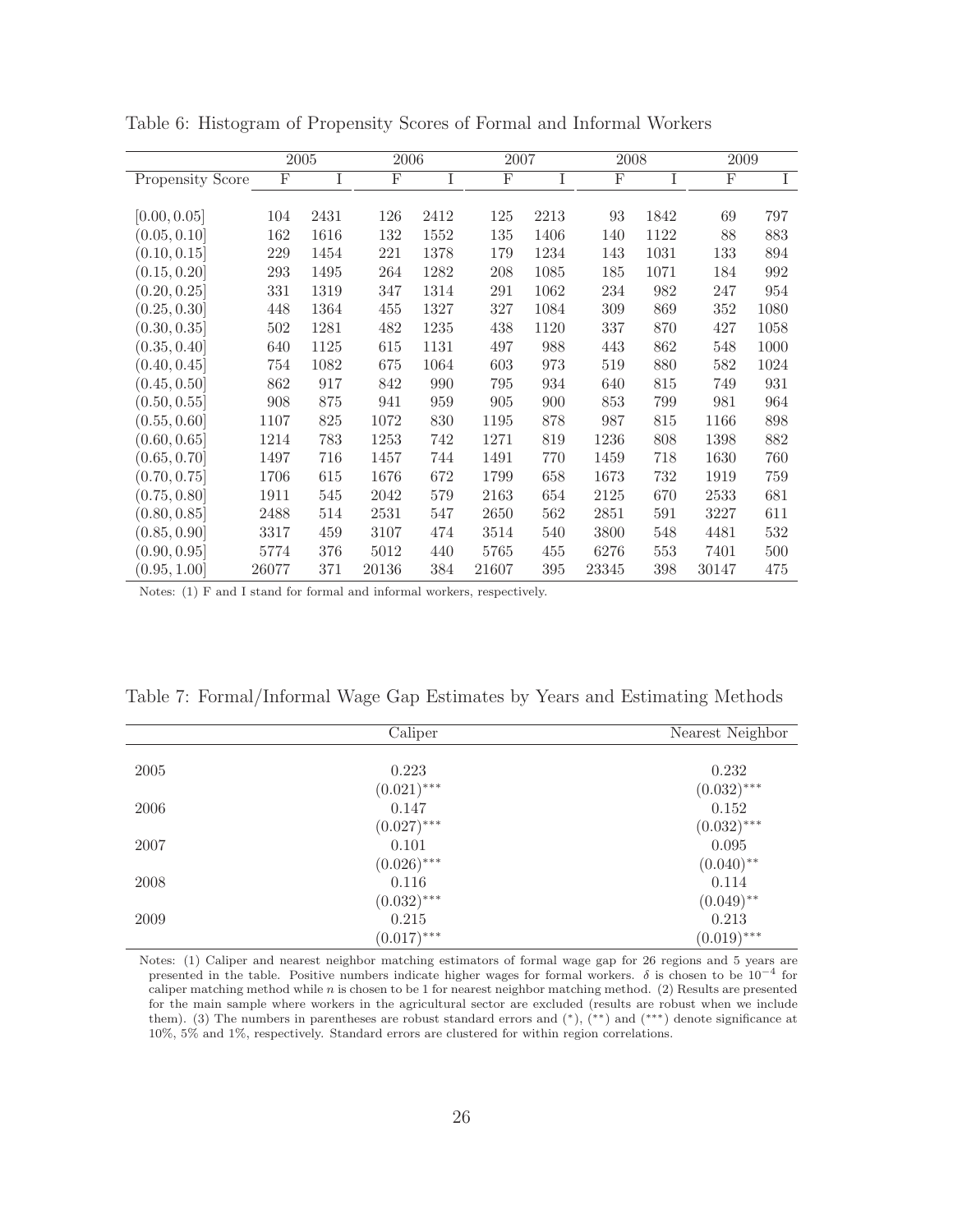|                 | Mincerian Wage Regression | Propensity Score Matching |                  |  |  |
|-----------------|---------------------------|---------------------------|------------------|--|--|
|                 |                           | Caliper                   | Nearest Neighbor |  |  |
| Panel A: Gender |                           |                           |                  |  |  |
| Male            | 0.188                     | 0.143                     | 0.143            |  |  |
|                 | $(0.032)$ ***             | $(0.014)$ ***             | $(0.017)$ ***    |  |  |
| Female          | 0.199                     | 0.224                     | 0.225            |  |  |
|                 | $(0.048)$ ***             | $(0.027)$ ***             | $(0.032)$ ***    |  |  |
| Panel B: Age    |                           |                           |                  |  |  |
| Young           | 0.192                     | 0.265                     | 0.266            |  |  |
|                 | $(0.032)$ ***             | $(0.018)$ ***             | $(0.015)$ ***    |  |  |
| Old             | 0.197                     | 0.150                     | 0.148            |  |  |
|                 | $(0.037)$ ***             | $(0.020)$ ***             | $(0.028)$ ***    |  |  |

|                                     |  | Table 8: Comparison of Parametric and Semiparametric Estimates of Formal Em- |  |  |
|-------------------------------------|--|------------------------------------------------------------------------------|--|--|
| ployment Wage Premium by Categories |  |                                                                              |  |  |

Notes: (1) Parametric and semiparametric estimators of formal wage gap by types are presented in the table. Caliper matching and nearest neighbor matching parameters  $\delta$  and n are chosen to be  $10^{-4}$  and 1, respectively. (2) Results are presented for the main sample where workers in the agricultural sector are excluded (results are robust when we include them). (3) Young (Old) refers to individuals younger (older) than sample mean value for years of age, which is 34.1. (4) The numbers in parentheses are robust standard errors clustered for within region and within year correlations and (∗), (∗∗) and (∗∗∗) denote significance at 10%, 5% and 1%, respectively.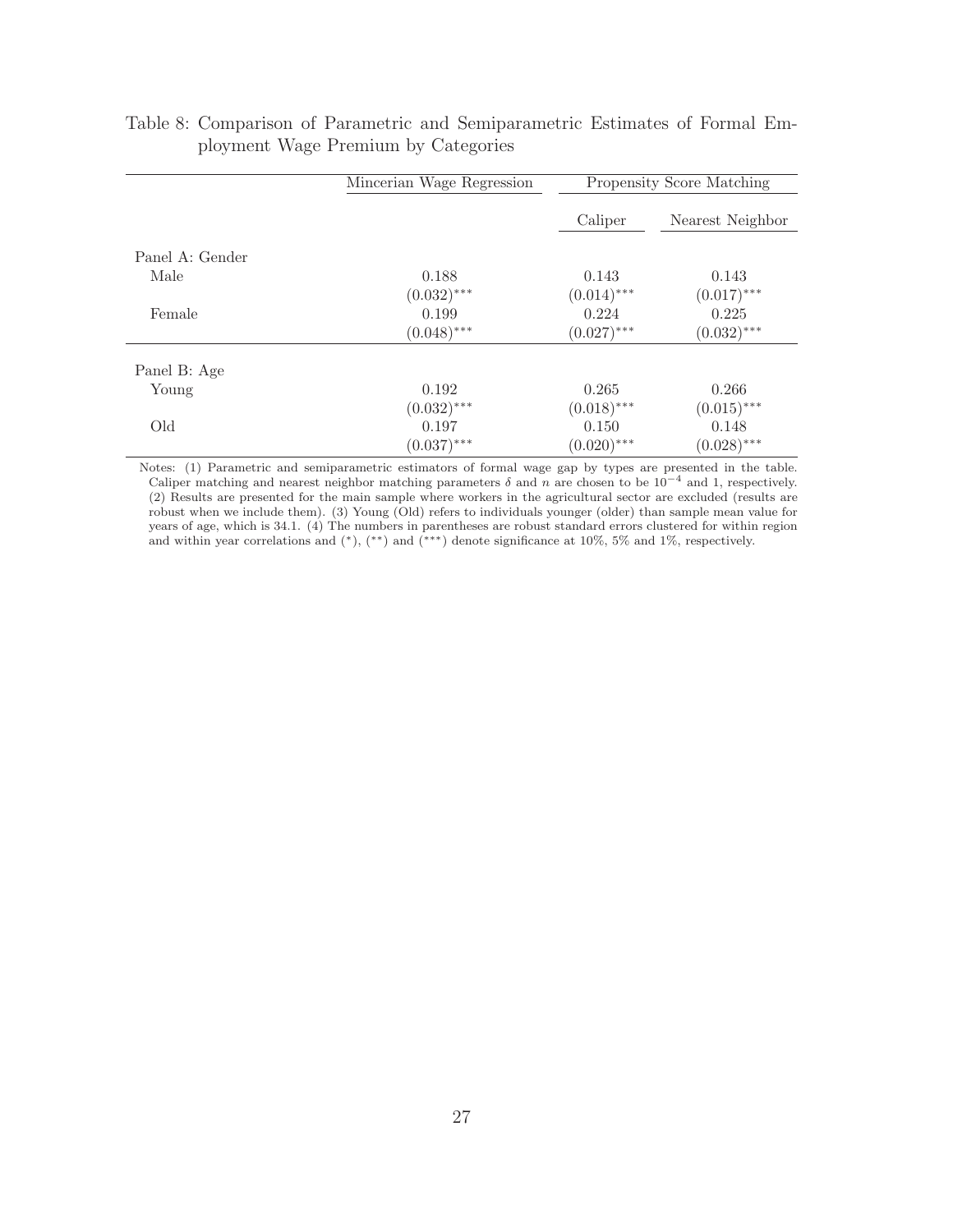

Figure 1: Frequency Distribution of Propensity Scores

(e) 2009 sample

Notes: Propensity scores (probability of being formal) are in the x-axis while y-axis represents frequencies of formal and informal workers. Estimation results used for constructing these figures are presented in Table 5. Histogram of scores is documented in Table 6.